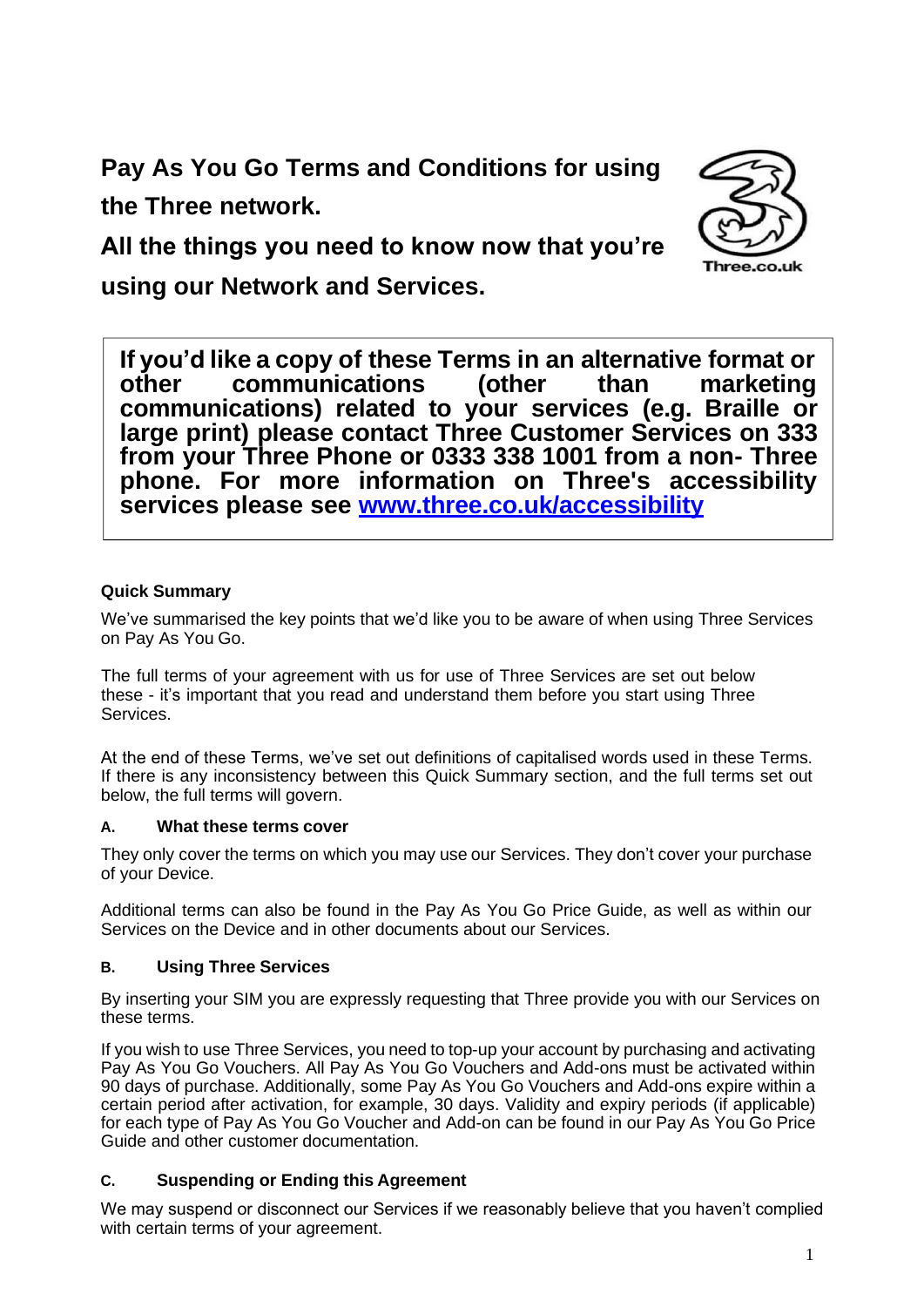If within a 6 month period you have not (i) activated a Pay As You Go Voucher on your account or (ii) made any chargeable events or activities (for example, made telephone calls, sent text or photo messages, accessed content or the internet or any other Three Services for which a charge is made), we may also suspend our Services or disconnect you.

You can end this agreement at any time by stopping your use of Three Services. See Sections 4,9 and 10.

## **D. Your Information**

We will use your information which we collect during any sales or registration process, for a number of purposes including, but not limited to, opening and managing an account for Three Services, to deliver products and services ordered by you, for fraud prevention, and for product analysis and direct marketing (subject to your preferences). See Section13.

If you'd like a copy of these Terms in an alternative format (e.g. Braille or large print) please contact Three Customer Services on 333 from your Three phone or 03333 300 3333 from anon-Three phone. For more information on Three's accessibility services please see: [Three.co.uk/accessibility.](http://three.co.uk/accessibility)

# **Pay As You Go Terms for using the Three network**

## **1 Who's who and what's what**

- 1.1 When we say:
	- (a) 'we', 'us' or 'our', we mean Hutchison 3G UK Limited, trading as 'Three' (company number 03885486) with its registered address at 450 Longwater Avenue, Green Park, Reading, Berkshire, RG2 6GF;
	- (b) 'you' or 'your', we mean you, our customer;
	- (c) 'agreement', we mean your agreement with us for the supply of Three Services.
- 1.2 We also have set out in the glossary some useful definitions of words we use in these Terms for Three Services.

## **2 About your agreement**

- 2.1 Your agreement is made up of these Terms for Three Services and your Package, along with any other terms laid down in selected Additional Three Services on the Device. Additional terms may apply to any promotional or specialoffers.
- 2.2 Your agreement is personal to you. You have to do what you've contracted to do, unless we write and say you can do something outside the agreement. Unless we give you permission (acting reasonably), you can't pass your rights or responsibilities to anyone else - even if we give you more than one SIM or you give your Device to others. It's your responsibility to make sure the SIMs are only used to access Three Services as permitted in this agreement.
- 2.3 This agreement does not cover:
	- (a) any products or services you buy while using Three Services; or;
	- (b) the supply of your Device. The manufacturers of Devices are not related to us. Any terms relating to Devices will be given to you separately.

#### **3 When your agreement begins**

3.1 Your agreement starts when we Connect you to Three. By inserting your SIM you are expressly requesting that Three provide you with our Services.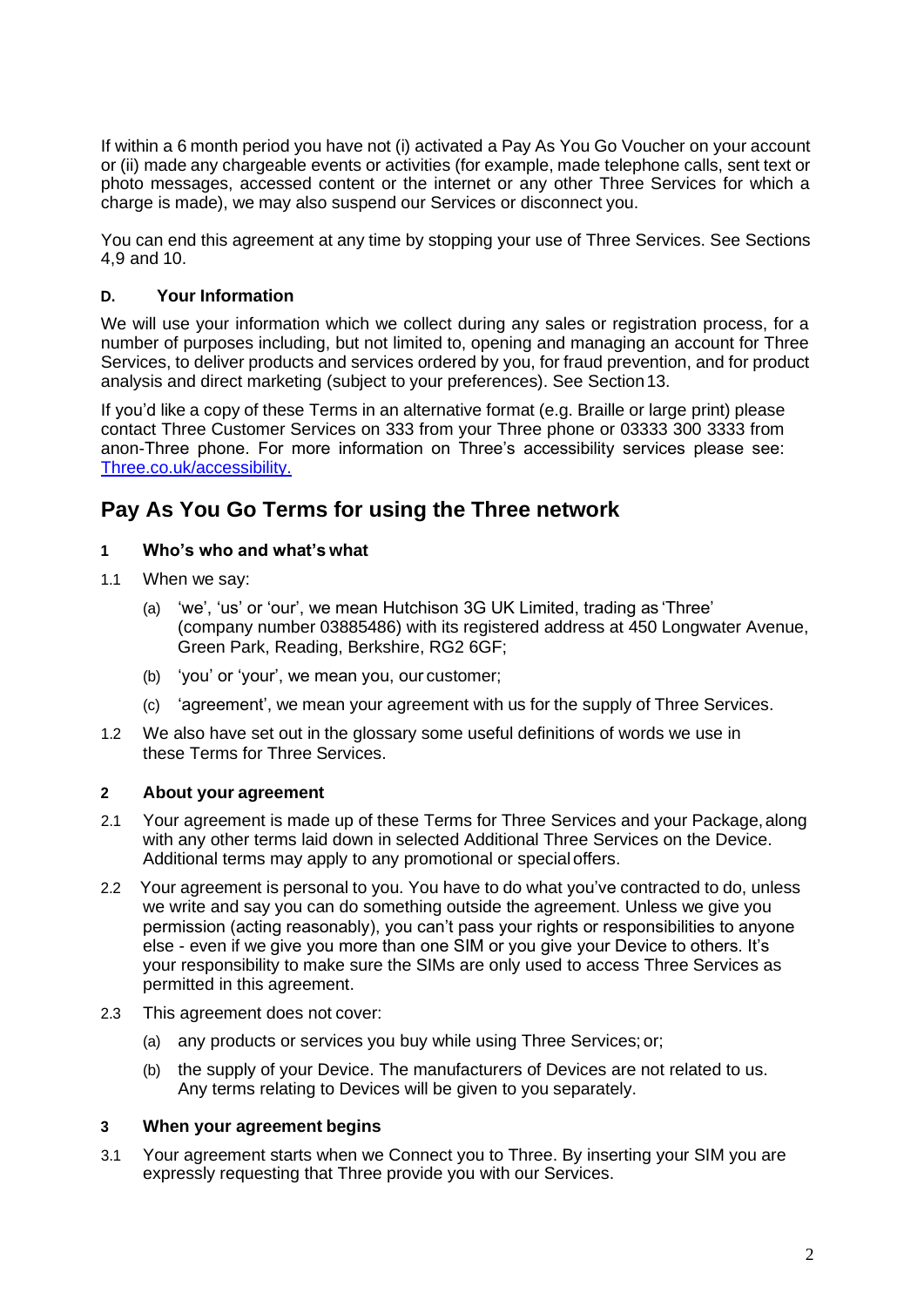#### **4 Variations to your agreement or prices**

- 4.1 Subject to the provisions of this Section 4, we may vary any of the terms, Packages, Out of Bundle Services and Additional Services from time to time and any updated Packages or Add-ons and new terms will be available on our website and on request to Three Customer Services.
- 4.2 We will let you know 30 days in advance if we decide to discontinue your Package.
- 4.3 We may:
	- (a) change or introduce new Charges in respect of Packages, Out of Bundle Services or Additional Services;
	- (b) change or introduce new Charges as a result of any changes to services or increases in charges imposed on us by third parties e.g. changes to roaming costs or international call costs, where such changes are related to the costs/price increases charged to us by wholesale partners or providers;
	- (c) make changes where permitted or required to comply with law or regulation; or
	- (d) make changes which are, in our reasonable determination, required to maintain or improve the quality or security of the Three Services;
- 4.4 Other than in respect of:
	- (a)changes or new Charges imposed in respect of Add-ons, and changes to services listed in the Pay As You Go Price Guide under the "Other Services" section which are offered as an optional service which you have opted not to receive;
	- (b)changes made under Section 4.3(b) (unless you are materially disadvantaged by such changes and we notify you in accordance with Section 4.5;

where any proposed changes impact the Three Services you receive are not: (in our reasonable opinion) exclusively for your benefit; of a purely administrative nature that has no negative effect on you; or directly imposed by law (e.g. changes to VAT) we will notify you of such proposed changes at least 30 days in advance of the proposed changes taking place.

- 4.5 Where we make changes under Section 4.3(b) which in our reasonable determination are likely to materially disadvantage you, we will notify you of such changes at least 30 days in advance of such proposed changes taking place (which shall be no more frequently than once per month).
- 4.6 Where we have provided you with notice under Section 4.4 or 4.5 you are free to stop using the Three Services and terminate your Agreement or switch providers, but if you carry on using Three Services after any variation or change commences, you will be deemed to have accepted the variation.

#### **5 What we will provide for you. A Three phone number and SIM**

- 5.1 We will open an account for you and provide you with a SIM and, if you are a phone customer, a Three phone number (and we may agree to provide you with additional SIMs and phone numbers on your request).
- 5.2 We own each SIM and each SIM remains our property at all times. You are being allowed to use the SIM by us on a limited licence to enable you to access Three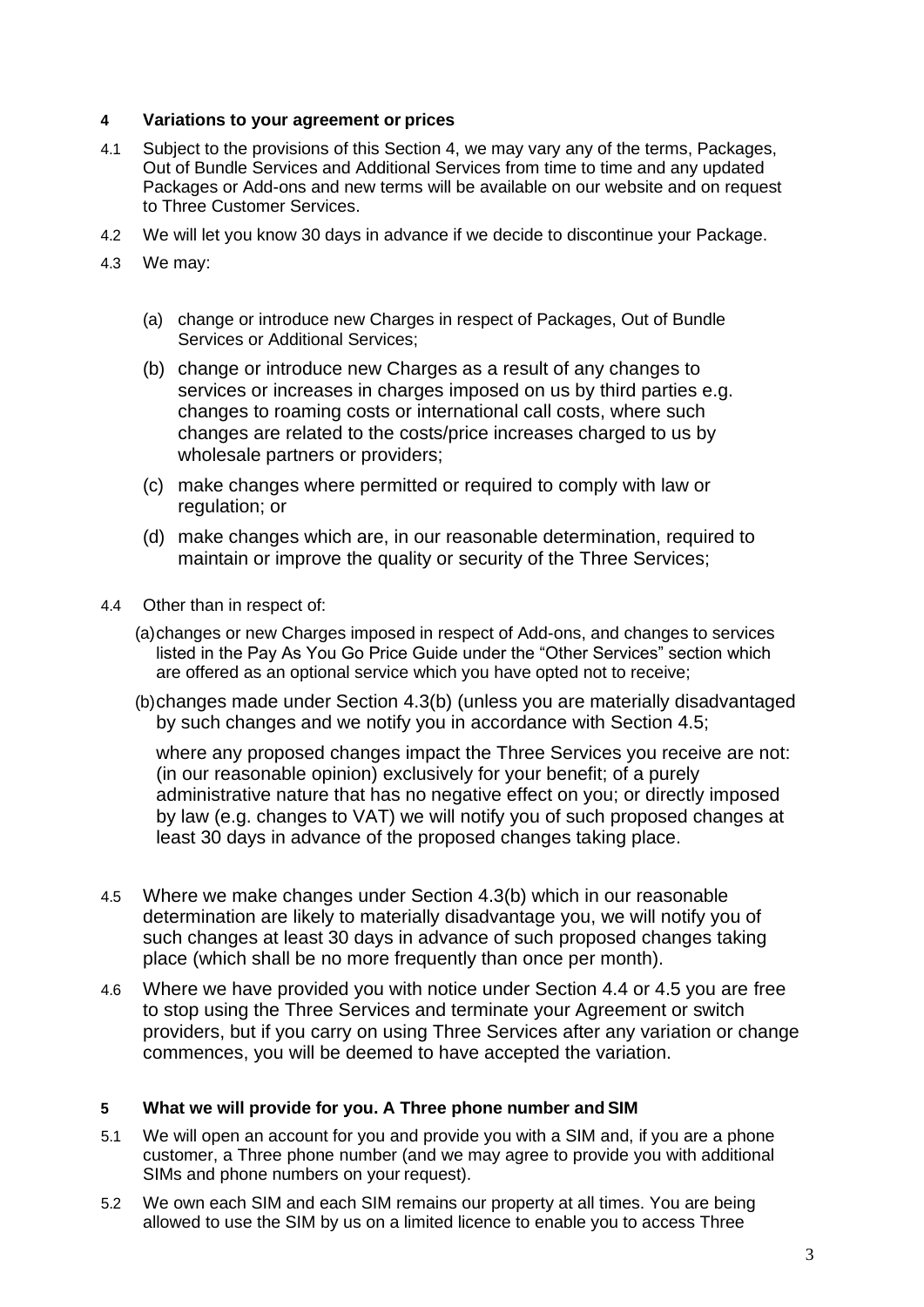Services, in accordance with th eterms of this agreement. We may recall the SIM(s) at any time for upgrades, modifications, misuse or when your agreement ends. You can only use our SIM to obtain Services from us.

- 5.3 Each SIM may only be used in Devices which are enabled for Three Services and are authorised by us for Connection to the Three network. Any attempt to use the SIM in other devices may result in serious damage to the device and may prevent you from being able to use it, including the making of emergency calls. In these instances, we are not responsible for any such damage or usage problems.
- 5.4 If you are a phone customer, you can move your existing phone number to Three. First, you need to ask your previous mobile network operator for your porting authorisation code (PAC), and then you will need to give your PAC to us. Once we have verified the details of your porting request, we will tell you the date when your phone number will be moved to Three. If the move is delayed and the delay is our fault, you may be entitled to compensation in the form of a one-off reimbursement of a portion of your Charges. Contact Three Customer Services to find out more.

#### **Three Services**

- 5.5 Once you are Connected to Three:
	- (a) we will provide you with access to our Services. The Three Services will include Premium Services (which may require you to request them and our prior approval for you to use some of those Premium Services) and may also include Age

Restricted Services, provided you are18 or over and you do not show or send any content from the Age Restricted Services to anyone under 18.

- (b) you can make free calls to emergency services from your phone by calling 999 or112.
	- (i) When you are outside of Three's coverage area in the UK, your phone will try to locate another mobile network so that you can try to contact the emergency services (however, neither your mobile telephone number nor your location data will be transmitted to the emergency services in these circumstances).
	- (ii) If you need to contact the emergency services whilst you are roaming abroad, you will need to call **112** (this number is recognised by most mobile operators worldwide), however your location data may not be transmitted.
	- (iii) If you want to call the emergency services with our WiFi Calling service, please note that your call may be interrupted or end if you have a power cut or your internet connection fails. If you are having problems connecting with WiFi you may wish to use a mobile or fixed network connection (instead of WiFi) and/or register (and keep us up to date) on the address where you plan to use our WiFi calling services (so we have your latest location information to hand for emergency organisations in case of an emergency). You may also be asked to confirm or provide your location when making an emergency call (to help emergency organisations identify the services you need). Please also note that emergency service calls can't be made using Skype on your Phone.
	- (iv) If you have difficulties hearing or are speech impaired and you need emergency assistance, you can send a text message with details of your location to 999 or 112 - the text will be converted and passed to the appropriate emergency service but you will need to register your phone before you can use this service - details on how to do this are available at **[www.emergencysms.org.uk](http://www.emergencysms.org.uk/)**
- (c) If you have a Device, other than a phone, such as a Tablet, which is capable of making telephone calls, you may be able to use this to make free calls to Emergency Services in the UK by calling 999 or 112, however yourLocation Data may not be transmitted to the emergency services in these circumstances.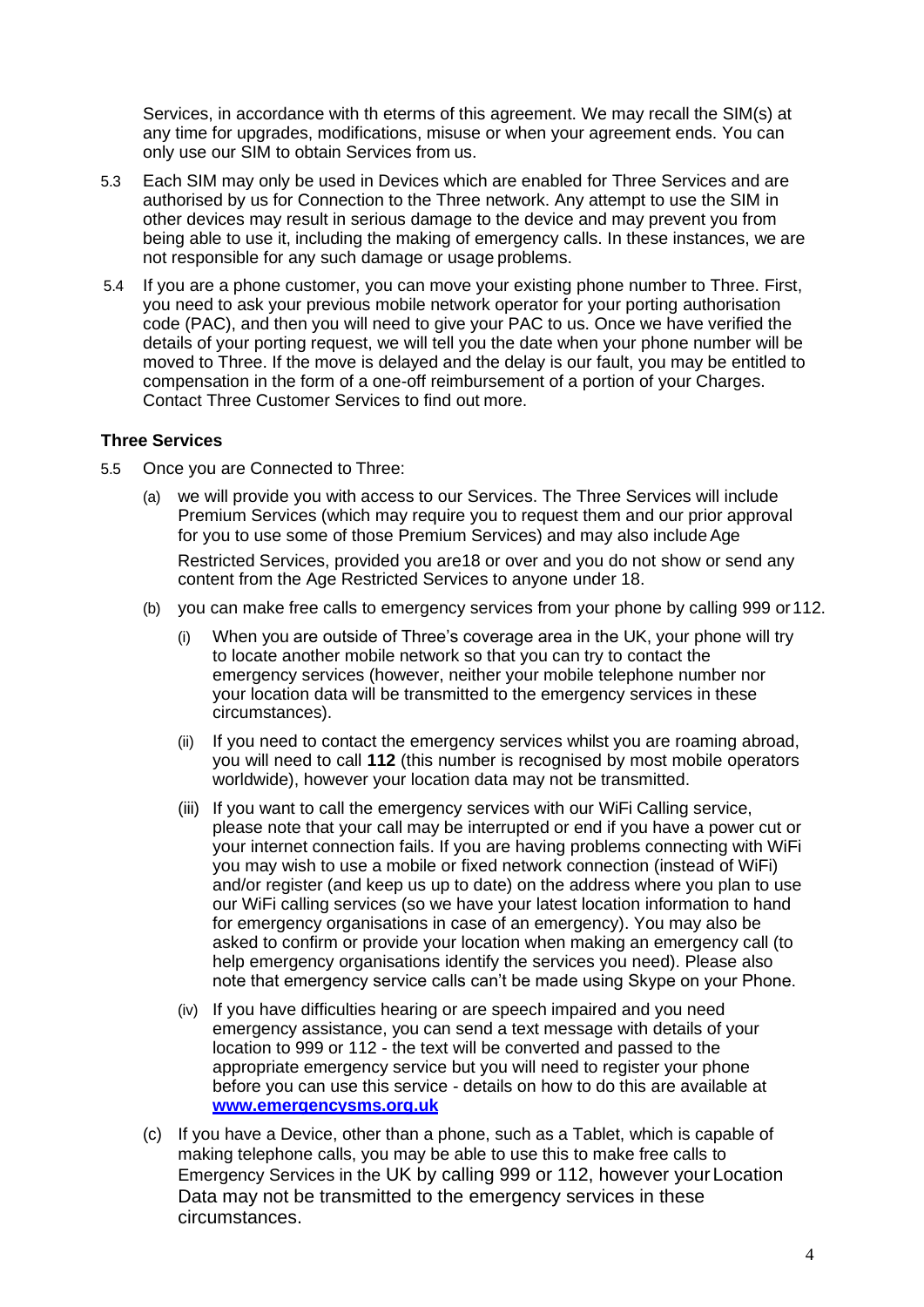- 5.6 You may also be able to upload and send your own content using Three Services. You grant us an irrevocable, royalty free, perpetual and worldwide licence to store, transmit or otherwise deal with any content you upload on the Three Services.
- 5.7 We:
	- (a) may change or withdraw some, or part, of the Three Services from time to time. This may because of changing technologies, obsolescence, new or different product features, changing content providers or the need to remove, replace or modify content. Depending upon the changes that are made, you may have a right to end this agreement, as explained in Sections 4 and 10;
	- (b) may also determine how Three Services are presented and delivered to the Device or are otherwise made available to you. We can change the way they are presented, delivered or otherwise made available to you at any time;
	- $(c)$  may deploy traffic management measures, known collectively as TrafficSense<sup>TM</sup> across the Three network to protect the network and to ensure an enjoyable internet experience for the vast majority of our customers. For details see [Three.co.uk/trafficsense.](http://three.co.uk/trafficsense) We reserve the right to review and amend such measures from time to time.

#### **Limitation of Three Services**

5.8 We will always try to make Three Services available to you. However, Three Services are only available within Three's coverage area within the UK. Within this, there may be areas where you do not have access to all Three Services or where coverage is

otherwise limited or unavailable. For more information about coverage, go to **[Three.co.uk/coverage](http://three.co.uk/coverage)**

#### **Disruption to Three Services**

- 5.9 There may be situations when Three Services are not continuously available or the quality is affected and so we cannot guarantee continuous fault-free service. For instance:
	- (a) when we need to perform upgrading, maintenance or other work on the Three network or Three Services;
	- (b) when you move outside Three's 3G service area whilst you are on a call (in this case calls may not be maintained);
	- (c) when you are in areas not covered by the Three network. In these casesThree Services relies on other operators' networks where we have no control; and
	- (d) because of factors outside our control, such as the features or functionality of your Device, regulatory requirements, lack of capacity, interruptions to Services from other suppliers, faults in other communication networks, the weather or radio interference caused by hills, tunnels or other physical obstructions.
- 5.10 In the event that you experience continuous or regularly recurring disruption to Three Services (such as where your access to Three Services is limited or unavailable) you may, depending upon the period of disruption, be entitled to:
	- (a) a partial or full credit of the allowances contained in any Pay As You Go Voucher or Add-On (as applicable) or;
	- (b) a refund of any top-up credit (including credit which has been converted into an Add- on).

To receive a credit or refund you'll need to report to us a disruption on the Three Network in order that we may investigate your concerns, consider the extent to which you use the Three Services in question and measure the disruption against your typical usage history. An alternative means of accessing the disrupted Three Service (for example, using Three InTouch Wi-Fi Calling) must also be unavailable to you. This is without prejudice to any remedies which may be available to you under consumer law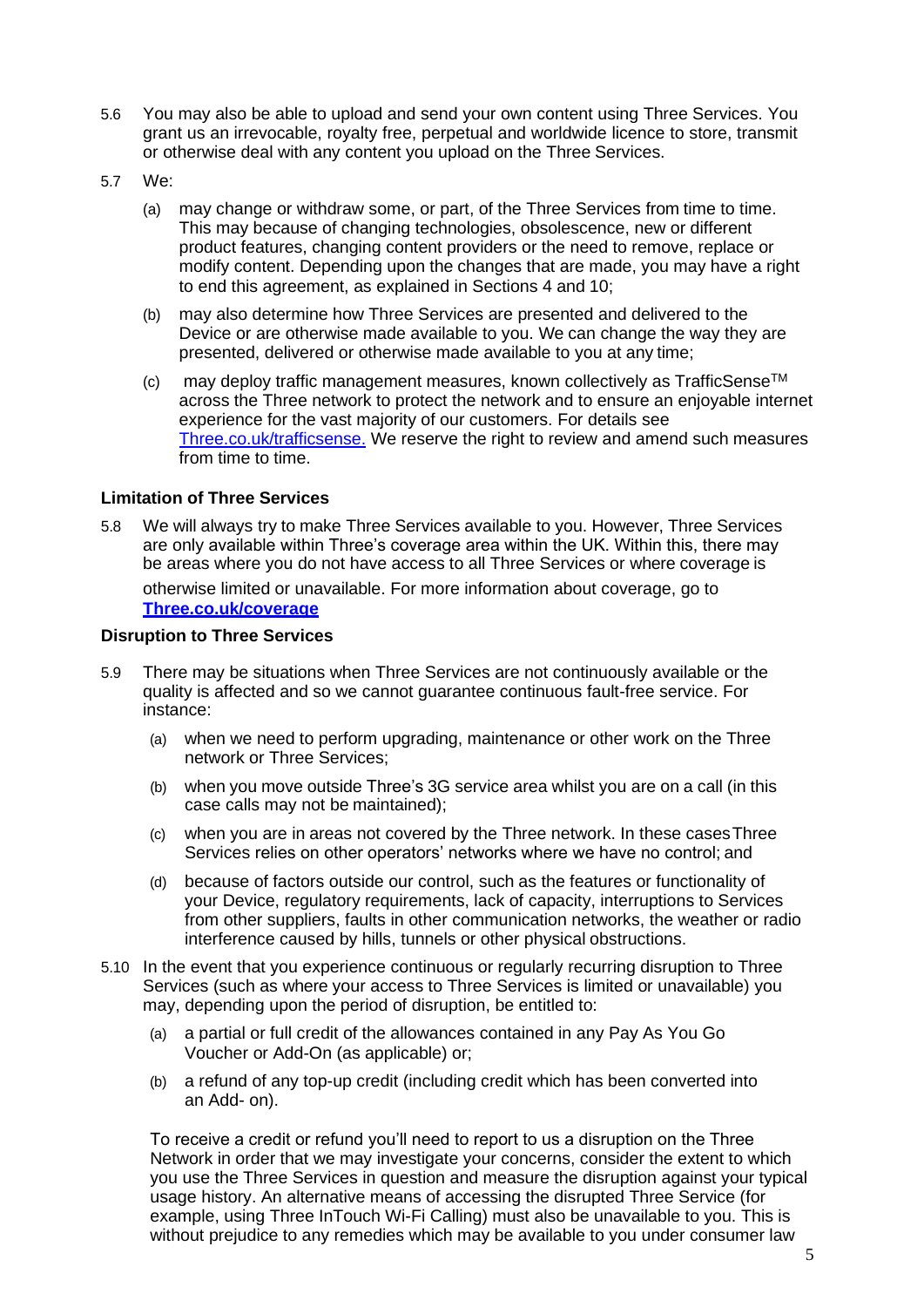(as explained more fully at Section 12.3) or general contract law, including damages or early termination of this agreement (where the disruption to Three Services is very serious). Please contact us as set out in Section 7 (Your Rights - Complaints) and we'll work with you to find an appropriate resolution for your particular circumstances.

## **6 What you will do in return - Personal Security**

- 6.1 As we own the SIM and it remains our property at all times, you must ensure that you keep the SIM safe and secure whilst it is in your possession and you must ensure that you are able to return it to us, if required. We may charge you for any replacement SIM (as set out in our Price Guide), unless, of course, it is defective through faulty design or workmanship.
- 6.2 You must keep all PINs and passwords secure and confidential. You are also responsible for the security of your Device and must ensure that you keep it secure (refer to the Device manufacturer's user guide for details of how to keep your Device secure). You must also keep any PINs or passwords for any services you access through your Device secure and confidential.
- 6.3 You should immediately change your PIN or password if you become aware that someone is accessing Three Services on your account without your permission.

## **Responsible use - How you use the Three Services**

- 6.4 You may only use Three Services:
	- (a) as laid out in this agreement; and
	- (b) for your own personal use. This means you must not resell or commercially exploit any of the Three Services or content.
- 6.5 You must not use Three Services, the SIM or Three phone number or allowanyone else to use Three Services, the SIM or Three phone number for illegal or improper uses. For example:
	- (a) for fraudulent, criminal or other illegal activity;
	- (b) in any way which breaches another person's rights, including copyright or other intellectual property rights;
	- (c) to copy, store, modify, publish or distribute Three Services or their content, except where we give you permission;
	- (d) to download, send or upload content of an excessive size, quantityor frequency. We will contact you if your use is excessive;
	- (e) in any way which breaches any security or other safeguards or in any other way which harms or interferes with the Three network, the networks or systems of others or Three Services; or
	- (f) to use or provide to others any directory or details aboutThree Customers.
- 6.6 You must always co-operate with us and follow our reasonable instructions to ensure the proper use and security of your account. This includes (but is not limited to) any instructions from us to update the settings on your Device.
- 6.7 If anyone makes, or threatens to make, any claim or issue legal proceedings against you relating to your use of Three Services, you will notify us of this immediately and, at our request, immediately stop the act or acts complained of. If we ask you to, you must confirm the details of the claim(s) in writing.
- 6.8 We may publish an acceptable use policy which provides more details about the rules for use of certain Three Services:
	- (a) to ensure that the use of Three Services is not excessive;
	- (b) to combat fraud; and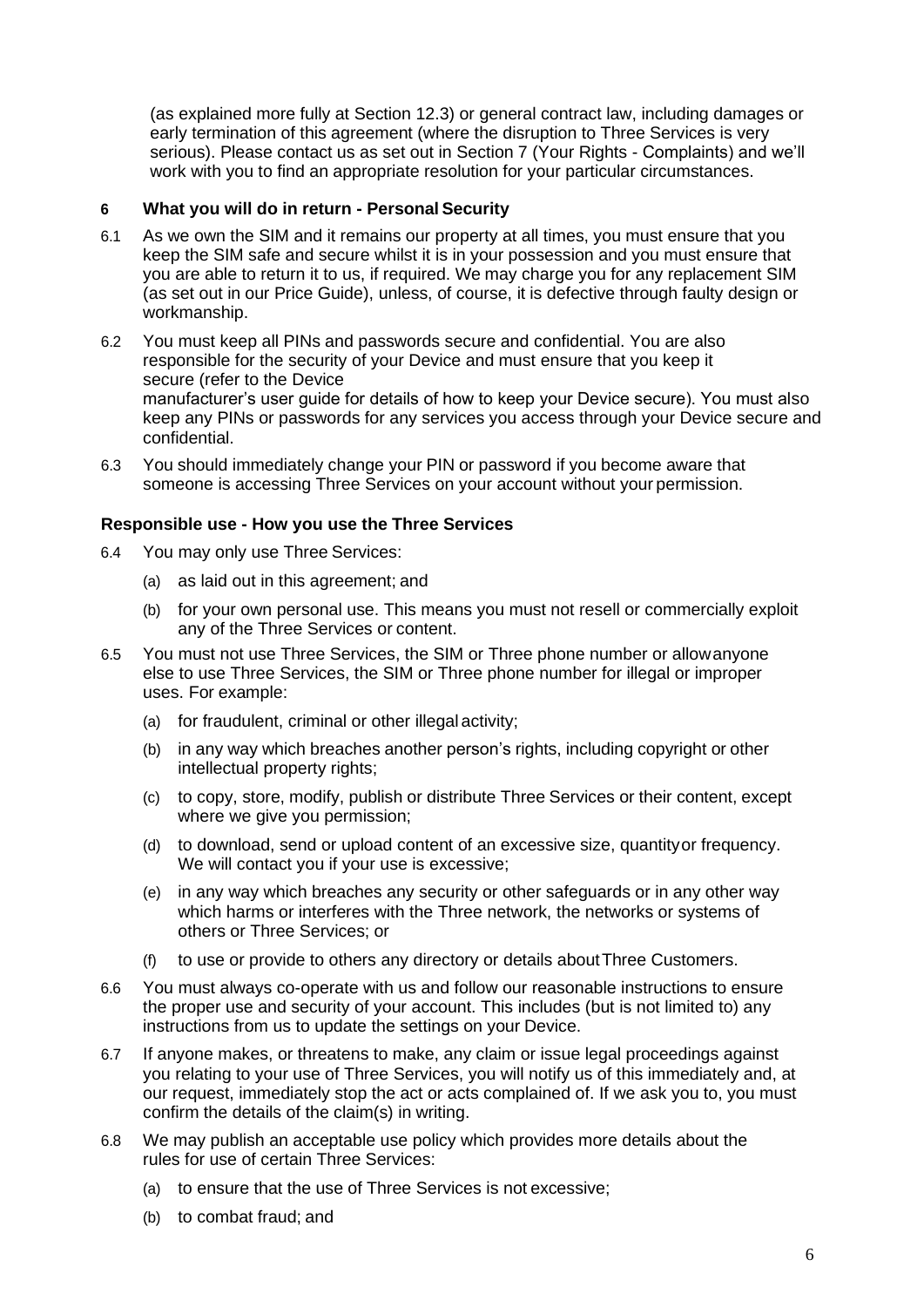(c) where Three Services we offer, or may introduce, require certain rules to ensure they can be enjoyed by our customers

Any such policy will be available on our website and may be changed from time to time.

#### **Responsible use - How you use the Messaging and Storage Services**

- 6.9 While using the Messaging Services, you must not send or upload:
	- (a) anything that is copyright protected, unless you have permission;
	- (b) unsolicited bulk or commercial communications or other unauthorised communications, or knowingly send any viruses; or
	- (c) anything that is obscene, offensive, abusive, defamatory, menacing, harassing, threatening or is unlawful in any other way.
- 6.10 We may put limits on the use of certain Three Services, such as Messaging Services or Storage Services. For example, we may limit the size of messages or storage space.
- 6.11 While we have no obligation to monitor the Messaging Services or Storage Services, if you exceed our use limits set out in our fair use policy (which is published as part of our Price Guide and is available on our website or from Three Customer Services), or we are made aware of any issues with your use of these Three Services (for example, if we are made aware that you are using Three Services in any of the ways prohibited in Section 6.8 ) we reserve the right to remove or refuse to send or store content on your behalf. You may still be charged for any content which is blocked or removed.

#### **Responsible use - How you use Age Restricted Services**

- 6.12 If you are under 18, you are not permitted to access our Age Restricted Services. If you are 18 or over and you access the Age Restricted Services, you must not show or send content from the Age Restricted Services to anyone under 18. You must also ensure that you have deactivated any access to Age Restricted Services if you let anyone under 18 use your Device.
- 6.13 You accept that we cannot control access to age restricted servicesobtained over WiFi.

#### **Responsible use - How you use Three Services outside the UK**

- 6.14 If you use Three Services from a country outside the UK:
	- (a) your use of the Three Services may be subject to laws and regulations that apply in that other country. We're not liable for your failure to comply with those laws or regulations.
	- (b) you will be roaming on another operator's networkso:
		- (i) you may not receive the same level of coverage and speed as you're used to on the Three network. We have no liability we accept no responsibility for information processing when if you are not able to access services abroad, or if the quality of any other operator's network services differ from those provided on the Three network and;
		- (ii) it leaves our control.
- 6.15 If you use Three Services in one of our Go Roam destinations you must first activate your SIM in the UK to ensure it is correctly provisioned on the Three network.
- 6.16 If you choose to convert your top-up credit into an Add-on, you can use Three Services in our Go Roam destinations subject to our fair use policies, as published in your Price Guide, which may be updated from time to time. See [www.Three.co.uk/priceguide f](http://www.three.co.uk/priceguide)or full details:
	- (a) If you use Three Services in our Go Roam in Europe destinations, you can use a portion of your Add-on's data allowance each month at no extra cost up to the fair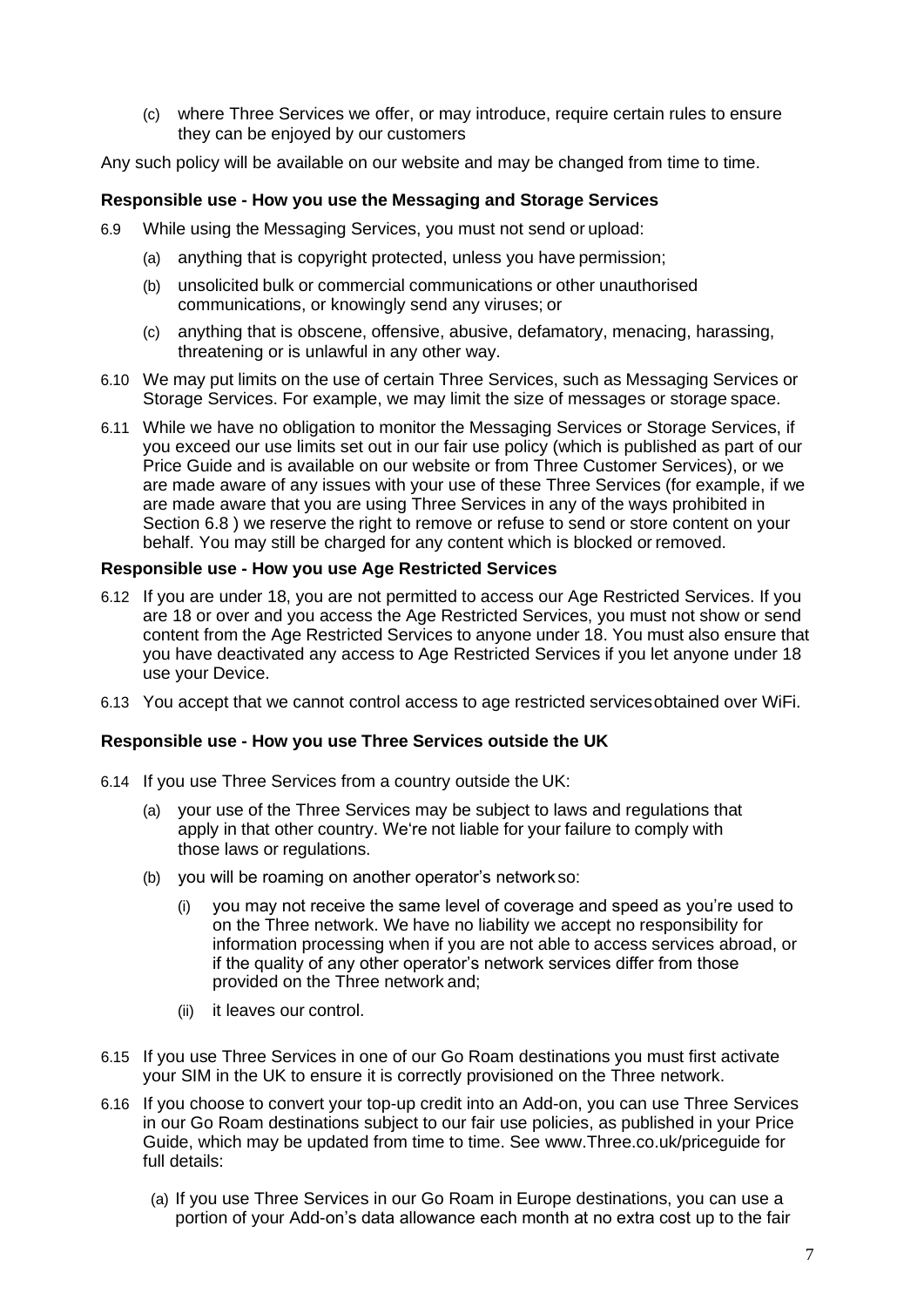use data limit, as set out in your Price Guide. Any use in excess of the monthly fair use limit, but within any available data allowance, will be subject to a surcharge, as set out in your Price Guide. There are no fair use limits for calls made or texts sent to standard mobile or landline numbers within our Go Roam in Europe destinations or back to the UK.

(b) If you use Three Services in our Go Roam Around the World destinations, you can use a portion of your Add-on's allowance of voice minutes, texts and data each month at no extra cost up to the fair use limits, as set out in your Price Guide. Any use in excess of the monthly fair use limit for data, but within any available data allowance, will be subject to a surcharge, as set out in your Price Guide. If you exceed any of the fair use limits for minutes or texts for any two months within a rolling 12-month period, we have the right to suspend international roaming on your account, meaning you will no longer be able to use your device or allowances abroad. We'll let you know in advance if this is likely to happen.

If you roam exclusively in one or more of our Go Roam destinations (including both Go Roam in Europe and Go Roam Around the World) for any two complete months in a rolling 12-month period, we may suspend international roaming on your account, meaning you will no longer be able to use your device or allowances abroad. We'll let you know in advance if this is likely to happen. If you spend a full month abroad but some of that time is spent in a destination that isn't included in Go Roam, this fair use policy won't apply.

6.17 You may accidentally roam if you're in an area close to national borders because your Device picks up a network signal across the border. If this is the case then you may be charged as if you were roaming on an international network.

## **Paying your Charges**

- 6.18 Your credit or allowances contained in any Pay As You Go voucher or Add-on (as applicable) will be reduced each time you use or incur Charges for Three Services. If for any reason your account balance drops below zero, you may not be able to access Three Services and you will need to purchase and activate a Pay As You Go voucher or Add- on or otherwise make a payment to us to clear the negative balance on your account. You may only use Pay As You Go vouchers and Add-ons to obtain credit or allowances for access to Three Services. Pay As You Go vouchers, Add-ons and any credit or allowance on your account are not redeemable for cash under any circumstances.
- 6.19 Pay As You Go vouchers and Add-ons must be activated on your account duringthe validity period specified on the Pay As You Go voucher or with the Add-on or in the Price Guide or other relevant customer documentation.
- 6.20 Some top-ups to your account using a Pay As You Go voucher or Addon (including any complimentary credit or allowances provided on Connection to the Three Services) will expire within a specified period from the date of activation. Any unused credit or allowances remaining at the end of the expiry period will be forfeited. If an expiry period applies it will be specified with the Pay As You Go Voucher, Add-on or in the Price Guide or other relevant customer documentation.
- 6.21 If you use your Device to buy goods and Services from third parties, you are responsible for paying any bills they may send toyou.
- 6.22 We will place a charge on your account if a bank fails to honour a debit or credit card payment for your purchase of a Pay As You Go Voucher or Add-on or other payment to your account. Your account balance may drop below zero if we apply this charge and you will need to purchase and activate a Pay As You Go Voucher to clear the negative balance on your account.
- 6.23 To protect you against fraud, we may place limits on the amount of credit that can be activated on your account using Pay As You Go Vouchers or when using a credit or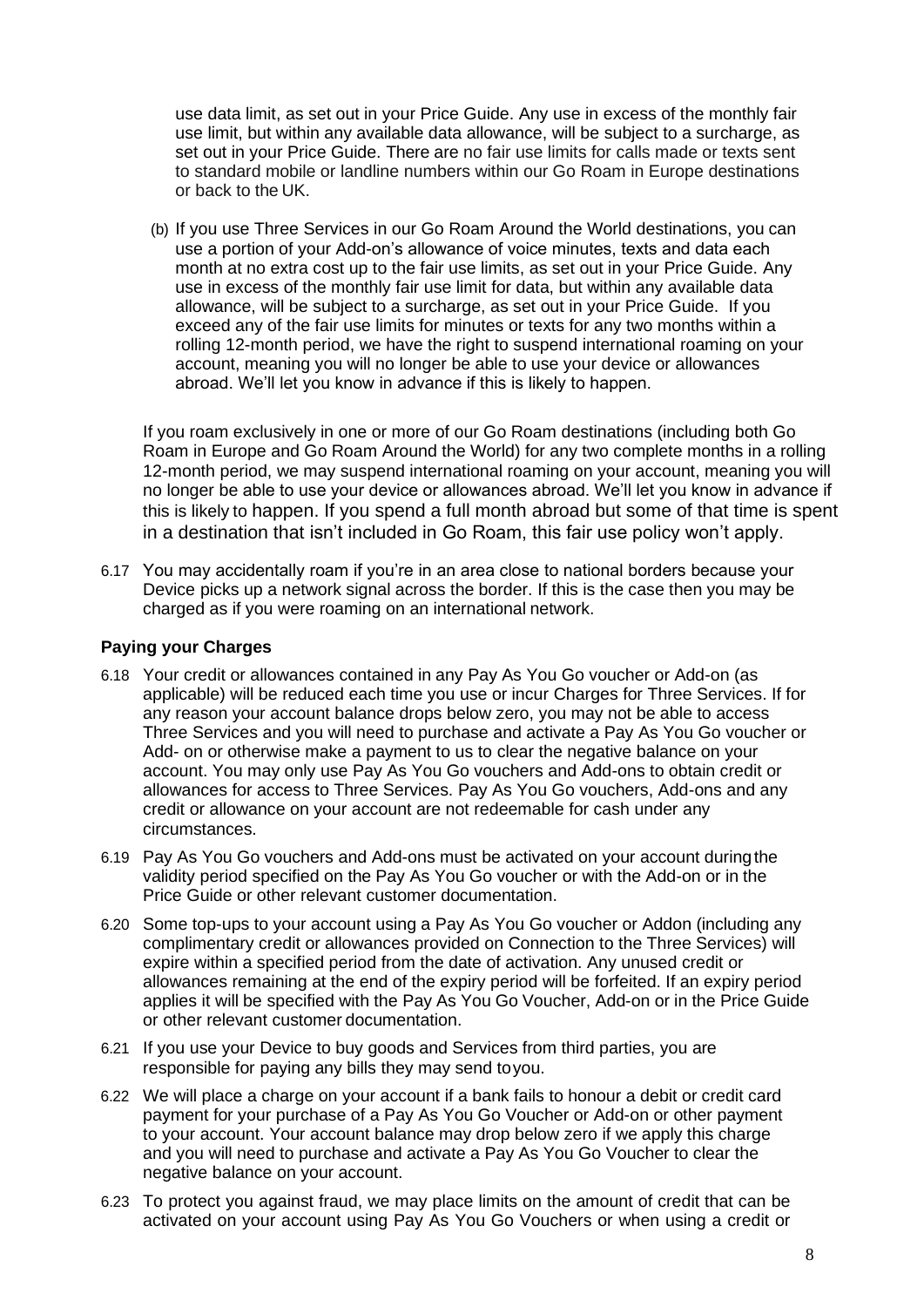debit card. We may vary these limits from time to time.

## **7 Your Rights - Complaints**

- 7.1 If you are unhappy about any aspect of our Three Services, you should contact Three Customer Services.
- 7.2 We will investigate any complaint in accordance with our customer complaints code, after which we will contact you with the results. A copy of our customer complaints code can be viewed on our website at [Three.co.uk/complaints](http://three.co.uk/contactus) or you can request a copy by contacting Three Customer Services. If we are unable to resolve your complaint, you may, depending on the nature of your complaint, be entitled to ask Ombudsman Services: Communications to consider your complaint for you. Their website address is: [http://www.ombudsman-services.org.](http://www.ombudsman-services.org/) Alternatively, if your complaint is about a purchase you made online and we have been unable to resolve your concerns through our complaints process, you can submit your complaint through the European Commission's online dispute resolution platform, which can be found at the following website address: [http://ec.europa.eu/consumers/odr/.](http://ec.europa.eu/consumers/odr/)
- 7.3 See Section 13 for information about data protection and privacy complaints.

#### **8 Our Rights - Intellectual Property**

- 8.1 All rights, including copyright in Three Services and their content, belong to us, or our licensed source, such as a content provider. We reserve all our rights.
- 8.2 The 'Three' trademark and other related images, logos and names on Three Services are proprietary marks of our group of companies. We reserve all our rights.

#### **9 Suspension of Three Services**

- 9.1 We may Suspend any or all of the Three Services you use without noticeif:
	- (a) we reasonably believe you have provided us with false or misleading details about yourself asset out in Section 13;
	- (b) we advise you that your excessive use of Three Services (as may be defined in accordance with Section 6.8 or 6.16(b) above) is causing problems for other users, and/or you are continuing to use Three Services excessively;
	- (c) we believe your Device or SIM has been lost, stolen or is being used in a way not permitted by this agreement;
	- (d) we reasonably believe that you have used Three Services, the SIM(s) or a Three phone number for illegal or improper purposes in contravention of our responsible use requirements in Section 6 above;
	- (e) we receive a serious complaint against you which we believe to be genuine (for example, if we receive a complaint that you are using Three Services in any of the ways prohibited in Sections 6.5, 6.9 and 6.12). If this happens, we will deal with the complaint in the manner set out in Section 7; or
	- (f) we are required to suspend your Three Services by the emergencyservices or other government authorities.
	- (g) we reasonably believe you have permitted your Device to be unlocked via any unauthorised manner and/or have not paid any relevant Charges due in contravention of Section 5.4;
	- (h) you have not activated a Pay As You Go Voucher on your account or undertaken any chargeable events or activities (for example, made telephone calls, sent text or photo messages, accessed content or the internet or any other Three Services for which a charge is made) using any credit or allowance on your account within the preceding 6 month period.If you do not have an Active Pay As You Go Voucher on your account, your phone will continue to be capable of receiving incoming calls for the periods set out in the Price Guide and other customer documentation; and/or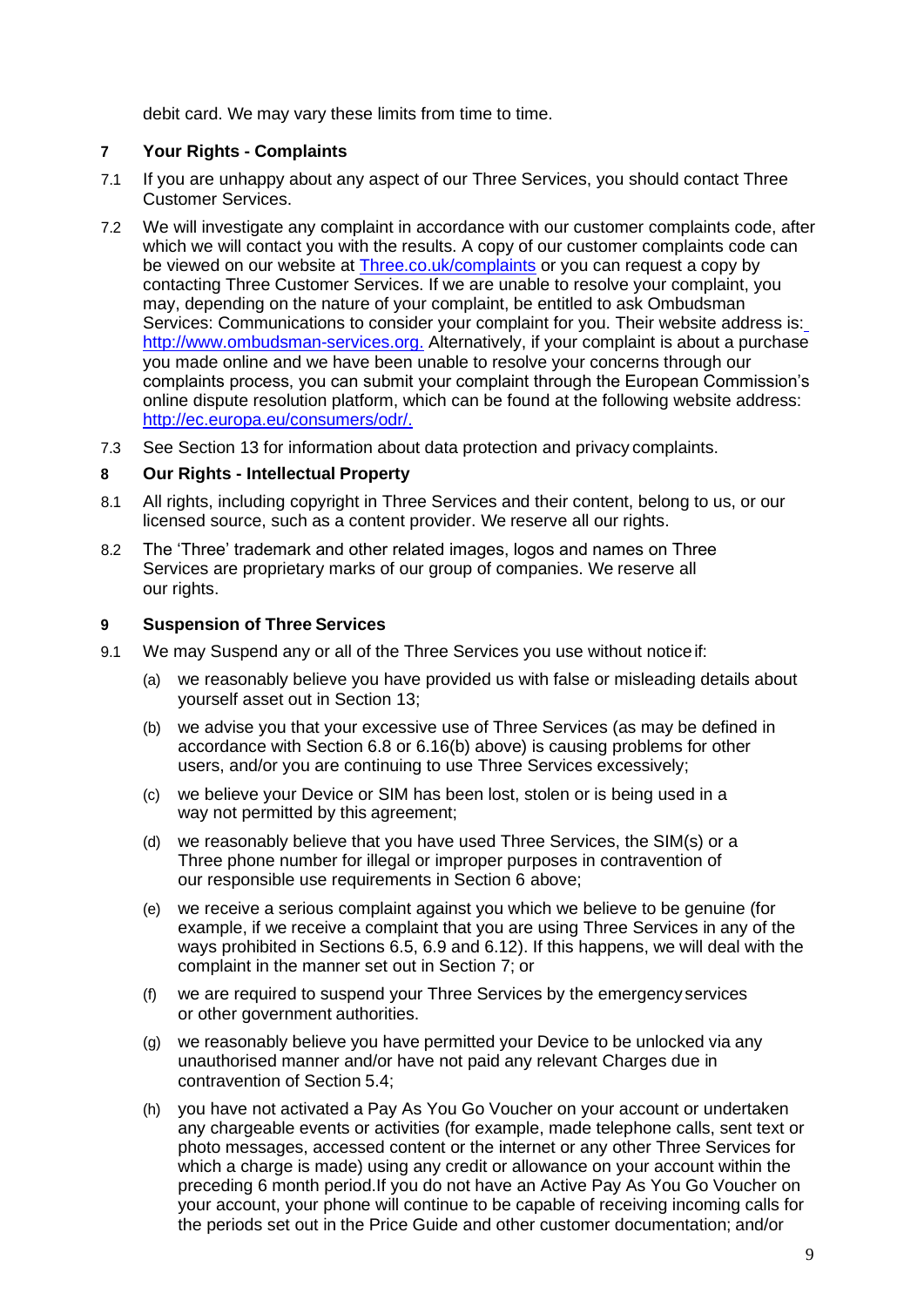- (i) if your account balance drops below zero and you have failed to purchase and activate a Pay As You Go Voucher or Add-on or otherwise make a payment to us to clear such negative balance.
- 9.2 We may turn off your Messaging Services if they are inactive for an extended period of time – we will let you know before this happens. If we do turn off your Messaging Services we will have no obligation to maintain any of the content in your Messaging Services, or to forward any unopened or unsent messages to you, or anyone else. If we Suspend any or all of your Three Services, you will still be able to make emergency calls (unless they have been Suspended at the request of the emergency services).
- 9.3 If your Three Services are Suspended, we may agree to re-Connect you if you ask us to do so and there may be a re-Connection Charge for this.

## **10 Ending this agreement and Disconnection of ThreeServices**

- 10.1 You may end this agreement in the following ways:
	- (a) In certain circumstances under our Returns Policy. You may need to get in touch with Three Customer Services to arrange Disconnection.
	- (b) By stopping your use of Three Services at any time.
	- (c) In accordance with Section 4.2.
- 10.2 We may end this agreement in the following ways:
	- (a) **On 30 days' notice.** We can end this agreement by giving at least 30 days' notice. Your agreement will finish at the expiry of the 30 day notice period or a later date which we specify.
	- (b) **For non-use or non-payment of Three Services**. We may Disconnect you if you have not topped up your account with a Pay As You Go Voucher or undertaken any chargeable events or activities (for example, made telephone calls, sent text or photo messages, accessed content or the internet or any other Three Services for which a charge is made) using any credit or allowance on your account within the preceding 6 month period orif youraccountbalance dropsbelowzero and youhave failedto purchase and activate a Pay As You Go Voucher or otherwise make payment to us to clear the negative balance as detailed in Section 9.1(i). If we Disconnect you for non-use of Three Services as set out in this section any unused credits or allowances on Pay As You Go Vouchers or Add-ons remaining on your account on Disconnection will be forfeited.
	- (c) **Because of your conduct**. In the following cases, we may end your agreement immediately and you have to pay all the Charges you owe up until we Disconnect you:
		- (i) if we have the right to Suspend your Three Services on any of the grounds in Section 9and we believe that the grounds are serious and have not been, or are unlikely to be, rectified;
		- (ii) if we believe that your communications with Three Customer Services or any of our retailers or agents, or your use of our Three Services, are jeopardising the operation of the network, or are of an unacceptable nature; or
		- (iii) in the event of your death.
- 10.3 **No network access or Three Services.** We may end your agreement if we no longer have access to other operators' networks which we need to provide Three Services, or if we are no longer able to provide Three Services due to factors beyond our control or because we cease business. If reasonably possible under these circumstances, we will endeavor to provide you with such notice as is practical.

#### **11 Effect of this agreement ending**

11.1 If this agreement ends, we will close your account and Disconnect you and you will not be able to use Three Services or make emergency calls. In addition, you will lose your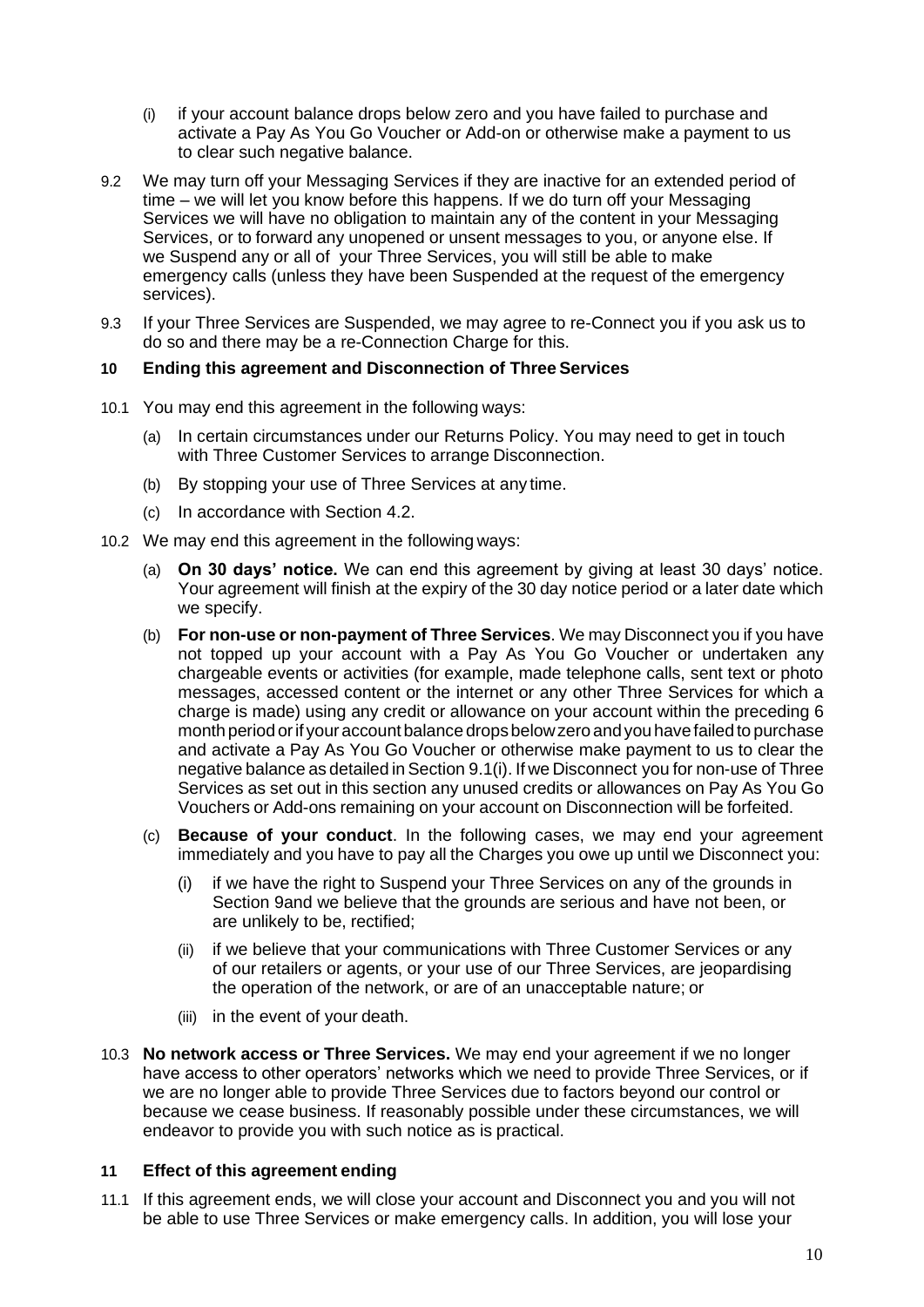phone number unless you have made a request for your number to be ported prior to Disconnection.

11.2 You must immediately pay all Charges you owe up to the date the agreement ends. If we end the agreement due to your conduct, then any unused credits or allowances on Pay As You Go Vouchers or Addons remaining on your account on Disconnectionwill be forfeited.

## **12 Liability - Limits on our liability**

- 12.1 All of our obligations to you relating to Three Services are set out in your agreement. If you wish to make any variations to this agreement or rely on any other term, you must obtain our agreement tothe variation or term in writing.
- 12.2 Except as set out in 12.3:
	- (a) all other terms, conditions and warranties relating to Three Services are excluded;
	- (b) our entire liability to you for something we do or don't do will be limited to £3,000 for one claim or a series of related claims; and
	- (c) we are not liable for any loss of income, business or profits, or for any loss or corruption of data in connection with the use of Three Services. We are not liable for any loss or damage that was not reasonably foreseeable when you entered into the agreement.
- 12.3 Nothing in this agreement removes or limits our liability for fraud, for death or personal injury caused by our negligence or for any liability which can't be limited or excluded by applicable law. If you are a consumer, you also have other legal rights and remedies that apply in addition to any provided to you under Section 5.10.2 of this agreement or at common law. Some of the key legal rights you have as a consumer are contained in the Consumer Rights Act 2015, which provides legal remedies to you where we have, for example, not exercised reasonable care and skill in providing Three Services, or where goods or digital content we supply to you are faulty or not as described. These remedies may include, for example, the right to ask us to fix the problem or to a price reduction. Consumer law also gives you rights ifwe provide you with misleading information that leads you to enter into a contract with us. For more information on your legal rights (also known as your statutory rights), contact your local authority Trading Standards Department or Citizen's Advice Bureau.

#### **Three Services - Areas where we have no responsibility**

- 12.4 We will try to ensure the accuracy, quality and timely delivery of Three Services. However:
	- (a) we accept no responsibility for any use of, or reliance on, Three Services or their content, or for any disruptions to, or any failures or delays in, Three Services. This includes, without limitation, any alert Services or virus detection Services; and
	- (b) subject to Section 12.3 we do not make any representations as to the accuracy, comprehensiveness, completeness, quality, currency, error free nature, compatibility, security or fitness for purpose of Three Services or their content. They are provided to you on an 'as is' basis; and
- 12.5 We will not be liable:
	- (a) for any loss you may incur as a result of someone using your PINs or passwords, with, or without, your knowledge; or
	- (b) if we cannot carry out our duties, or provide Three Services, because of something beyond our control.

#### **Others' content and Services - Areas where we have no responsibility.**

- 12.6 You may be able to use Three Services:
	- (a) to upload, email or transmit content using Three Services;and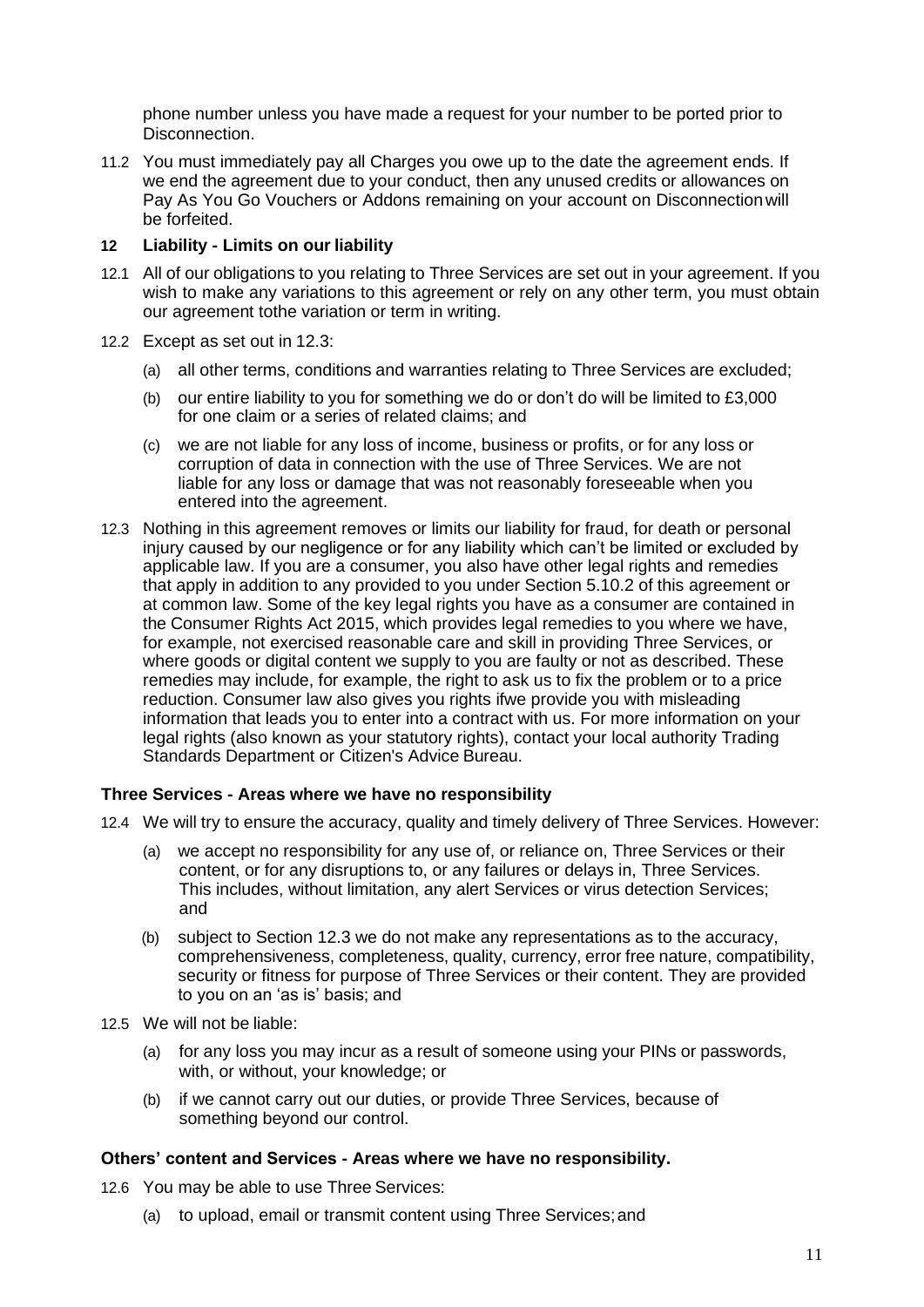- (b) to access content which is branded or provided by others and to acquire goods and Services from others. Where we provide you with such access, all we do is transmit the content to you and we do not prepare or exercise control over the content, goods or Services. We are not responsible or liable in any way for, and do not endorse, any of this content, goods or Services.
- 12.7 This Section 12 will apply even after this agreement hasended.

#### **13 Privacy Notice and Your Information**

13.1 We are the data controller of Your Information (as defined in Section 13.5) collected through your use of the Three Services for the purpose of UK data protection law. We will only use Your Information in accordance with this notice and applicable UK data protection and privacy legislation. Please read all of this notice and feel free tocontact us at the address in Section

13.9 below with any questions.

- 13.2 Whenever you provide us with personal information about yourself you agree that it will be true, complete and accurate. You must tell us if this information changes.
- 13.3 If you provide us with information about another individual or register a Device in the name of another individual you must have their agreement to do so or be acting with legal authority.
- 13.4 If we reasonably believe that you have supplied us with false or inaccurate information, or if we suspect fraud, we may delay your Connection or suspend your access to Three Services until an investigation has been completed to our satisfaction.
- 13.5 In order to supply you with Three Services under this agreement, we may process Your Information. By "Your Information" we mean personally identifiable information:
	- (a) that you give us or that we obtain about you as a result of any application or registration for, and use of Three Services. It may include your name, current and previous address(es), date of birth, telephone and fax numbers, gender, email address, employment and lifestyle information, bank and credit or debit card information, and information obtained from credit reference and fraud prevention agencies, marketing organisations and those who provide services to us, and may include information from other countries and;
	- (b) acquired and processed about your use of Three Services while you're a customer of Three, including Location Data, your Communications Data, dynamic IP addresses, your phone telephone number, the unique code identifying your phone and SIM, and your account information including contact history notes.
- 13.6 Some of Your Information may be classified as "sensitive" (such as visual or hearing impairments)and we will ask your permission if we wish to use or share this information.
- 13.7 When you make a call, the calling line identity ("CLI") of your phone (your Three phone number)will be displayed on the phone of the person you call. If you don't wish your CLI to be displayed and/or transmitted you should check your user guide or contact Three Customer Services. Your CLI cannot be blocked when calling the emergency services, or when sending a text, picture, or video message.
- 13.8 You must keep any passwords and PIN numbers relating to your Three account and Three Services safe and secure. You must not share them with anyone else. If you find or suspect that anyone else knows your passwords or PIN numbers, or can guess them, you must contact us immediately and ask us to change them. This is your responsibility.
- 13.9 If you have any questions about this notice or the way in which Your Information is processed ,please contact our Data Protection and Privacy Officer by writing to Hutchison 3G UK Ltd, 450 Longwater Avenue, Green Park, Reading, Berkshire, RG2 6GF or by sending an email to dp[a.officer@Three.co.uk.](mailto:dpa.officer@Three.co.uk)
- 13.10 We may be required to process Your Information to comply with our legal requirements, to enable us to fulfil the terms of our contract with you or in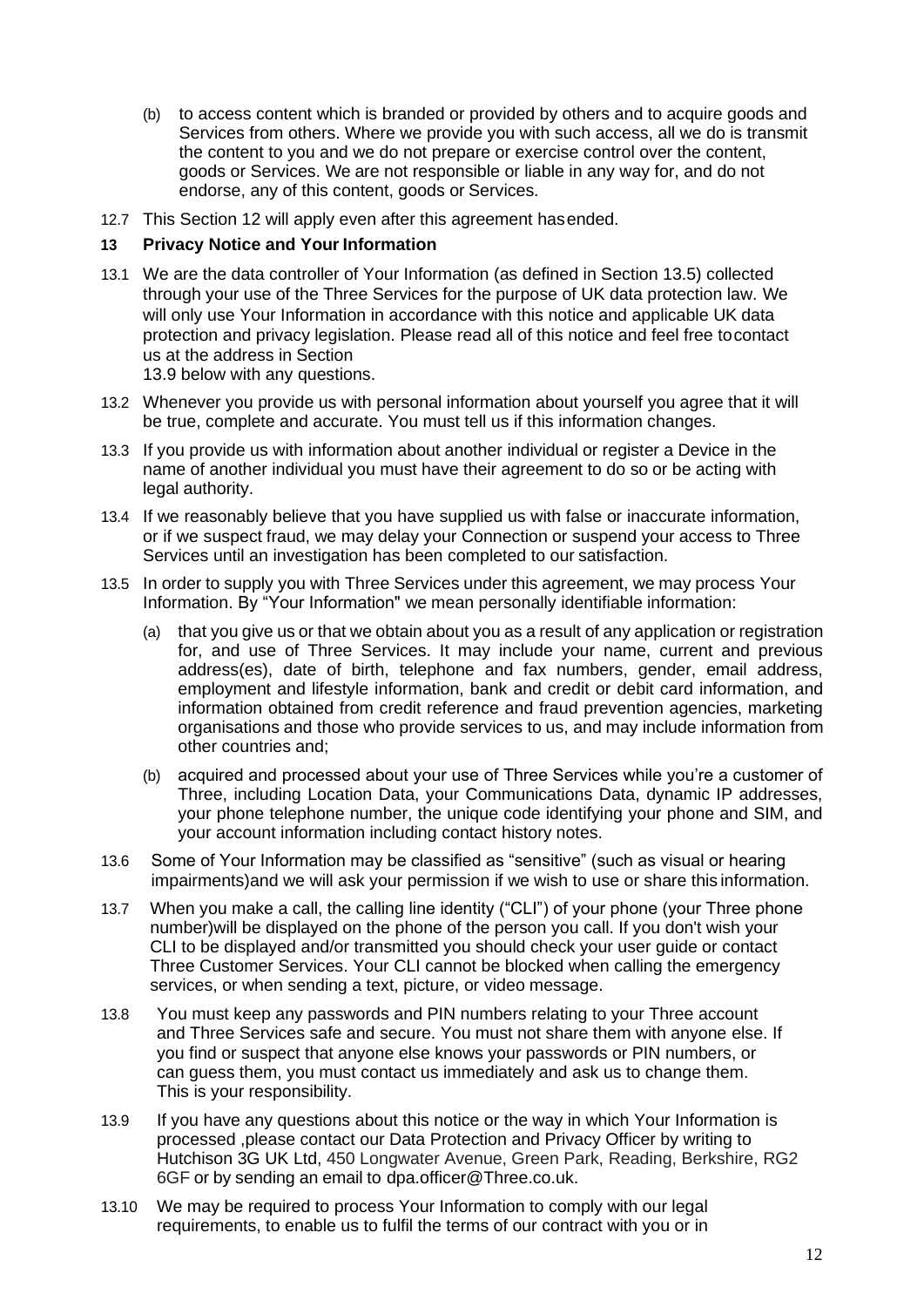preparation of us entering into a contract with you. If you do not provide the relevant information to us, we may not be able to provide the service to you.

#### **Your Information received from other sources**

13.11 We may receive personal data about you from fraud prevention agencies, marketing partners and other commercial partners who may deliver services to us.

#### **Use of Your Information**

13.12 Your Information may be used by us, our employees, service providers and disclosed to third parties for the purposes set out below. For each of these purposes, we have set out the legal basis on which we use Your Information.

#### (a) **Fraud Prevention**

(i) We may check and share your details with fraud prevention agencies such as Action Fraud and CIFAS and we'll record (and pass to the fraud prevention agencies) details of any false or inaccurate information provided by you or where we suspect fraud. Records held by fraud prevention agencies will also be used by us and other organisations to help prevent fraud and money laundering, for example when checking details on proposals and claims for all types of insurance and checking job applications and employees. Those fraud prevention agencies may disclose information to law enforcement agencies where requested and necessary for the investigation of crime. We and other organisations may access and use (from a country other than the UK) the information recorded by fraud prevention agencies.

The legal basis that we rely on to process Your Information for the above purpose is for performance of contract between you and us or in order to take steps prior to entering into a contract with you or our legitimate business interests.

(iii) We may also pass and share information to other communications service providers and network operators for the detection and prevention of theft and fraud.

The legal basis that we rely on to process Your Information for the above purpose is our legitimate interests in order for us to manage our relationship with you.

You can ask us at any time for details of the fraud prevention agencies to whom we disclose and obtain information about you. Please write to: Three Customer Services,123 St Vincent Street, Glasgow G2 5EA.

#### (b) **Account and Service Management**

(i) To process applications, registrations or orders made by you, to create and administer accounts, to calculate and charge for Three Services, to produce any necessary invoices or billing statements, and to provide customer services including the management of any complaints or queries.

The legal basis that we rely on to process Your Information for the above purpose is ou rlegitimate interests in order for us to manage our relationship with you.

(ii) To supply any products, services or information requested by you and/or which we may provide.

The legal basis that we rely on to process Your Information for the above purpose is our legitimate interests in order for us to manage our relationship with you.

(iii) For traffic and billing management, which may involve the use of Your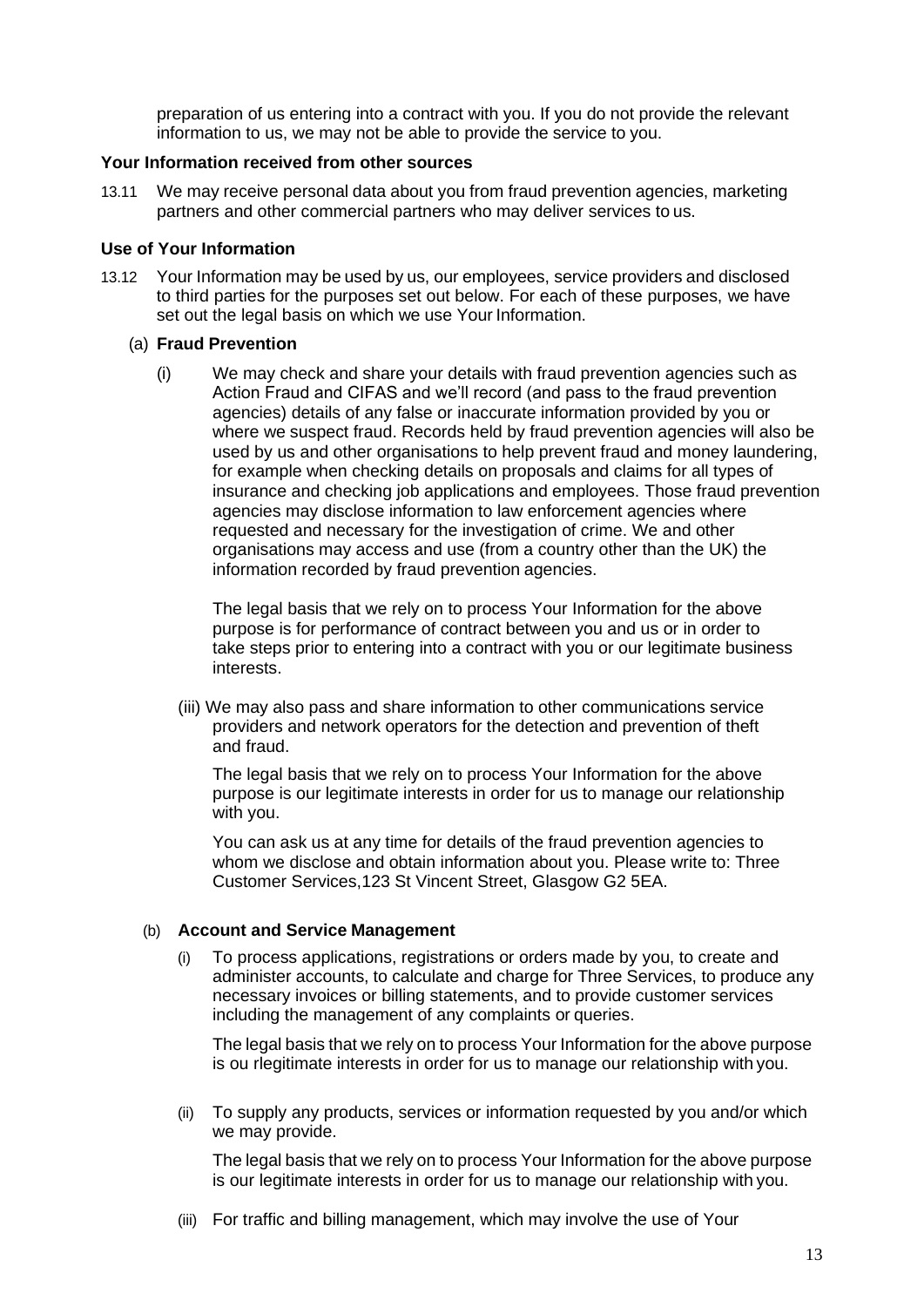Information. We deploy a balance of technical, logical and security controls to protect the processing of Your Information on the Three network.

The legal basis that we rely on to process Your Information for the above purpose is for performance of contractual obligations between you and us or in order for us to manage our relationship with you.

(iv) To ensure the accuracy and performance of Three Services. This may involve the use of Your Information in a live test environment.

The legal basis that we rely on to process Your Information for the above purpose is our legitimate interest and/or to enable us to improve and develop our business operations and services.

(v) To update your Device remotely "over the air" with software updates and to investigate and resolve any Service related queries made by you.

The legal basis that we rely on to process Your Information for the above purpose is performance of our contract with you.

(vi) To process data revealing the geographic location of your Device in order to provide location based services requested by you and which may be provided by Three or by third parties on behalf of Three, or where you request location based services directly from third parties. Your location data will be transmitted when calling the emergency services from your phone within Three's coverage area in the UK. However, if you call emergency services when you are outside Three's coverage area in the UK, your telephone number and your location data will not be transmitted. If you call emergency services in the UK but using Device other than a phone, such as a Tablet, with calling capability, your location data will not be transmitted. If you are roaming abroad and need to make to call emergency services, you will need to dial **112** which is recognised by most mobile operators worldwide - this will connect you to the local emergency services ,however, your location data may not be transmitted when you call emergency services whilst you are roaming abroad.

The legal basis that we rely on to process Your Information for the above purpose is for performance of contractual obligations between you and us.

(vii) We may monitor and record calls and messages from you andThree Customer Services for training and quality purposes.

The legal basis that we rely on to process Your Information for the above purpose is our legitimate interest and/or to enable us to improve and develop our business operations and services.

(viii) Please be aware that when you call Three Customer Services, your phone number will automatically be presented to Three Customer Services so that we are able to provide you with integrated customer services and for security purposes.

The legal basis that we rely on to process Your Information for the above purpose is our legitimate interest and/or to enable us to improve and develop our business operations and services.

#### (c) **Marketing and keeping you informed**

(i) To carry out analysis of your information, in order to develop our relationship with you ,to develop and personalise Three Services and to present and deliver these to your Device.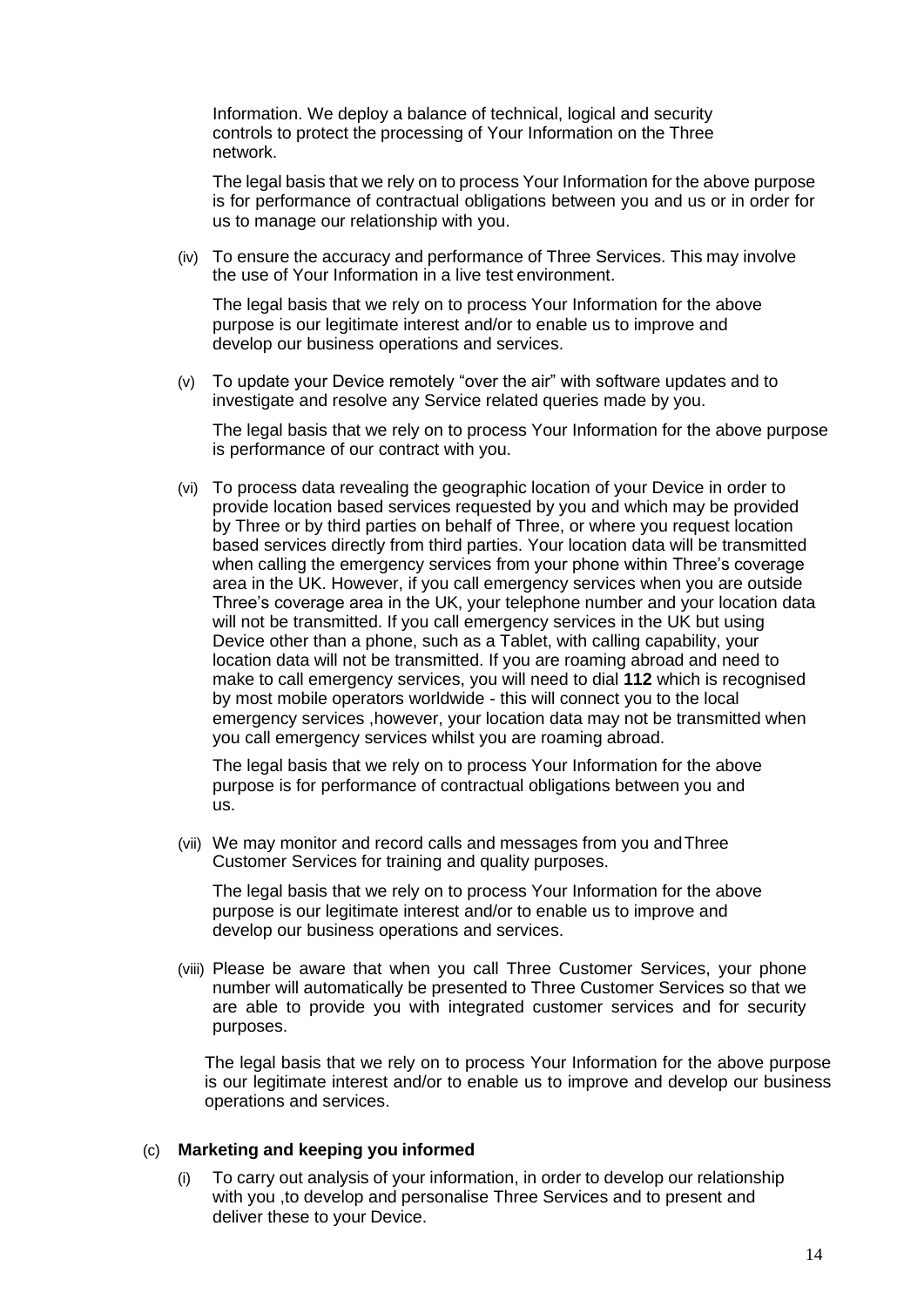The legal basis that we rely on to process Your Information for the above purpose is our legitimate interests and/or to enable us to improve and develop our business operations and services.

(ii) To keep you informed about Three's services, developments, pricing tariffs, special offers, and any discounts or awards which we believe may be of personal interest to you, or which you may be entitled to. We may keep you up to date directly to your Device, and by post, telephone and by electronic messaging such as phone text and picture message, email voice, audio and videomail subject to any preferences indicated by you. You can contact us at any time to ask us not to use your location or Communications Data for marketing purposes or if you would prefer not to receive direct marketing information, or simply to update your preferences by writing to or calling Three Customer Services, by sending an email to **[DPA.Officer@three.co.uk](mailto:preferences@3mail.com)** orby updating your marketing preferences directly from your Device or online using My3.

The legal basis that we rely on to process Your Information for the above purpose is our legitimate interests and/or your consent.

(iii) to tell you about the products and special promotions of carefully selected partners(subject to your preferences) and allow you to receive advertising and marketing information from them but without passing control of your information to the third party concerned. We may also share depersonalised or aggregated data with third parties for analysis and insight in relation to the use of the Three network and its services. You can opt out by sending an email to **[optout@bigdata@three.co.uk](mailto:optout@bigdata@three.co.uk)**

The legal basis that we rely on to process Your Information for the above purpose is our legitimate interests and/or your consent.

(iv) To carry out market research and surveys.

The legal basis that we rely on to process Your Information for the above purpose is our legitimate interests and/or your consent.

(v) To carry out activities necessary to the running of our business, including system testing, network monitoring, staff training, quality control and any legal proceedings.

The legal basis that we rely on to process Your Information for the above purpose is for our legitimate interests in order to conduct and manage our business, for the performance of contractual obligations between you and us; or in connection with legal proceedings (i.e. the establishment, exercise or defence of any legal claims).

(vi) To carry out any activities or disclosures to comply with any regulatory, government or legal requirement.

The legal basis that we rely on to process Your Information for the above purpose is that it is necessary for compliance with a legal obligation.

(vii) We may enter your name, address and telephone number in a publicly available directory enquiry service and directories operated by us or by a licensed third party operator such as BT, subject to your preferences and only where you have given us permission.

The legal basis that we rely on to process Your Information for the above purpose is your consent.

#### **Other third parties that we may disclosure Your Informationto**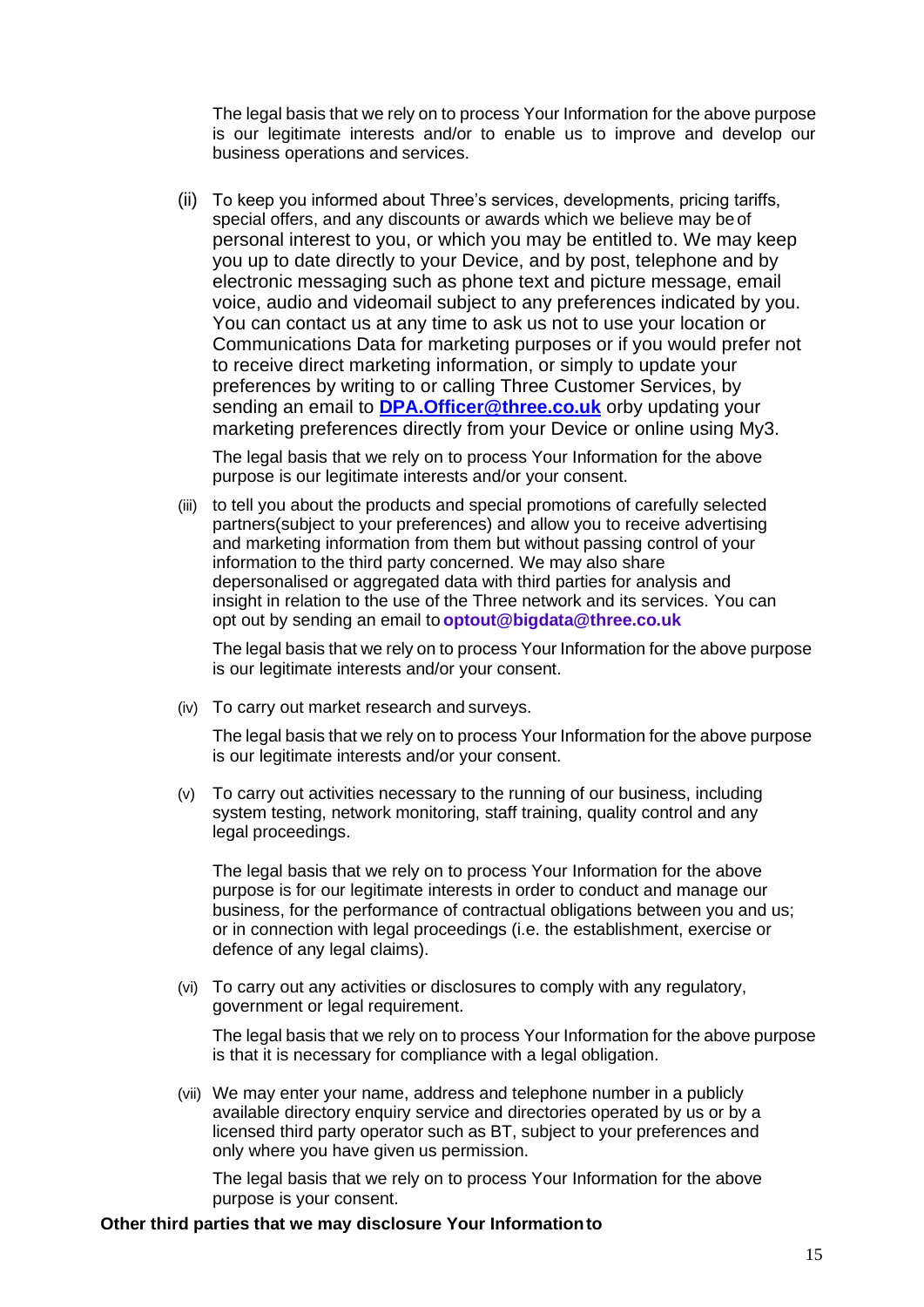13.13 Your Information may also be processed by:

(a) our business partners, suppliers and sub-contractors for the performance of any contract we enter into with you, for example we engage third parties to process applications, to carry out surveys, to provide insurance for your Device.

(b) other members of our Group;

(c) other professional advisers (including accountants and lawyers) that assist us in carrying out our business activities;

(d) police and other law enforcement agencies in connection with the prevention and detection of crime;

(e) other external agencies and organisations (including the National Crime Agency) for the purpose of preventing and detecting fraud (including fraudulent transactions), money laundering and criminal activity; and

(f) third parties if we are under a duty to disclose or share Your Information in order to comply with any legal obligation or instructions of a regulatory body (including in connection with a court order), or in order to enforce or apply the terms of any agreements we have with or otherwise concerning you (including agreements between you and us) or to protect our rights, property or safety of our customers, employees or other third parties.

(g) We may also disclose Your Information to other third parties, for example:

(i) in the event that we sell or buy any business or assets we will disclose Your Information to the prospective seller or buyer of such business or assets;

(ii) if we or substantially all of our assets are acquired by a third party (or are subject to a reorganisation within our Group), Your Information held by us will be one of the transferred assets; and

(iii) if we are under a duty to disclose or share Your Information in order to comply with any legal obligation, or in order to enforce or apply the agreements concerning you (including agreements between you and us).

#### **Where will we transfer Your Information**

- 13.14 Your Information will be processed both within and outside the European Economic Area ("EEA**"**). Where we transfer Your Information outside of the EEA, we will implement appropriate and suitable safeguards to ensure that such personal information will be protected as required by applicable data protection law. These measures generally include:
	- (a) Commercial terms to safeguard the processing of Your Information.
	- (b) Technical security standards commensurate with the nature of the data being processed.
- 13.15 For further information as to the safeguards we implement please contact our Data Protection and Privacy Officer at the contact details set out in Section 13.9.

#### **Retention of data**

13.16 We may retain Your Information for as long as is necessary for the purposes detailed in this notice and until charges for Three Services cannot be lawfully challenged and legal proceedings may no longer be pursued. Generally, we'll keep your communications data for up to one year, however, please note this can vary for Pay As You Go Your account information will be kept after your relationship with Three ends to comply with our legal and regulatory obligations.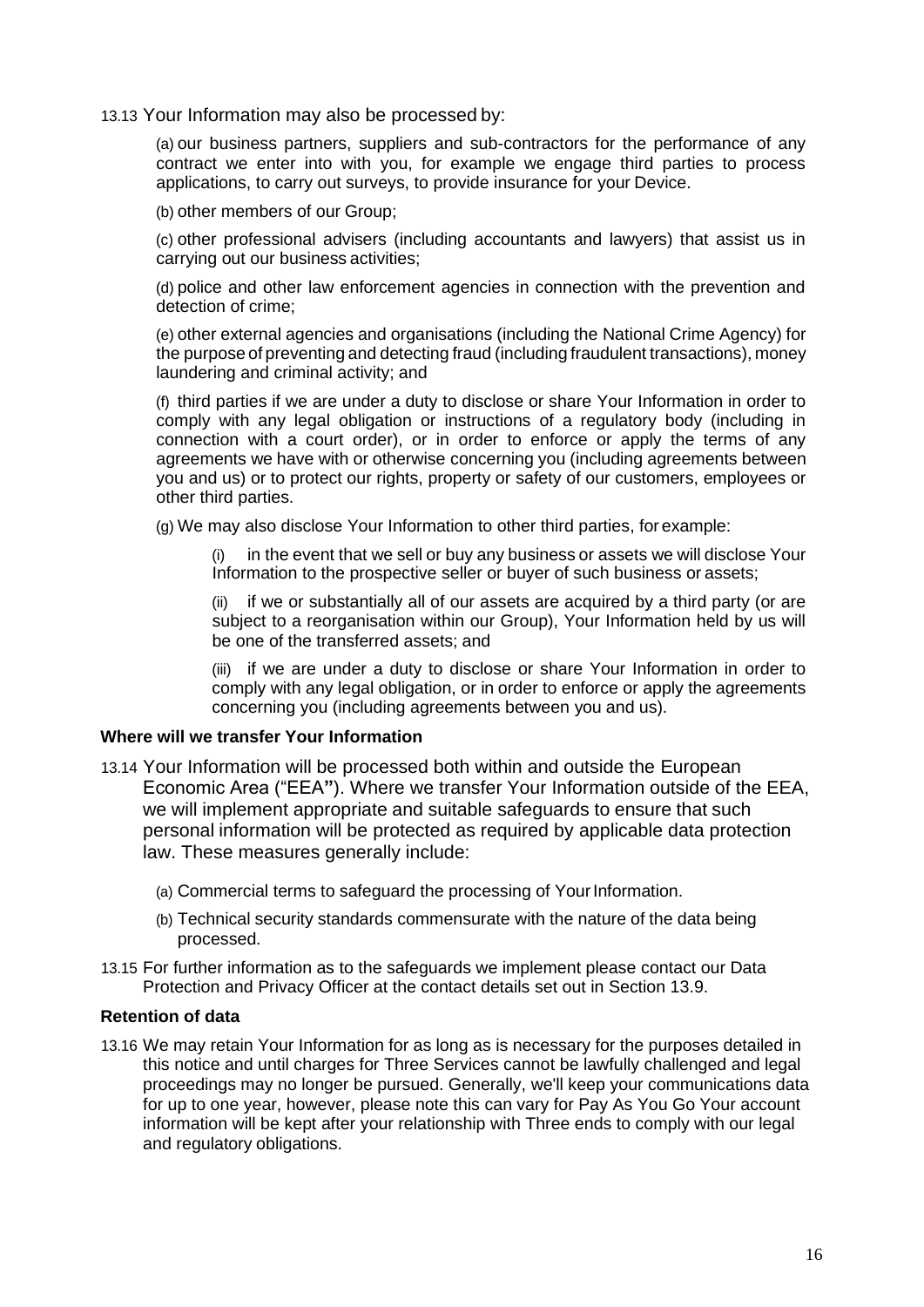# **Your Rights**

13.17 You have certain rights with respect to Your Information. The rights may only apply in certain circumstances and are subject to certain exemptions. Please see the table below for a summary of your rights. You can exercise these rights using the contact details set out in Section 13.9.

|                                                                         | <b>Summary of your rights</b>                                                                                                                                                                                                                                                                                                                                                                                                                                                                                                                                                                                                                                                                                                                                                                         |
|-------------------------------------------------------------------------|-------------------------------------------------------------------------------------------------------------------------------------------------------------------------------------------------------------------------------------------------------------------------------------------------------------------------------------------------------------------------------------------------------------------------------------------------------------------------------------------------------------------------------------------------------------------------------------------------------------------------------------------------------------------------------------------------------------------------------------------------------------------------------------------------------|
| <b>Right of access</b><br>toyour personal<br>information                | You have the right to receive a copy of your personal information<br>that we hold about you, subject to certain exemptions.                                                                                                                                                                                                                                                                                                                                                                                                                                                                                                                                                                                                                                                                           |
| <b>Right to rectify</b><br>your personal<br>information                 | You have the right to ask us to correct your personal information<br>that we hold where it is incorrect or incomplete.                                                                                                                                                                                                                                                                                                                                                                                                                                                                                                                                                                                                                                                                                |
| <b>Right to erasure</b><br>ofyour personal<br>information               | You have the right to ask that your personal information be deleted<br>in certain circumstances. For example (i) where your personal<br>information is no longer necessary in relation to the purposes for<br>which they were collected or otherwise used; (ii) if you withdraw<br>your consent and there is no other legal ground for which we rely<br>on for the continued use of your personal information; (iii) if you<br>object to the use of your personal information (as set out below);<br>(iv) if we have used your personal information unlawfully; or (v) if<br>your personal information needs to be erased to comply with a<br>legal obligation.                                                                                                                                       |
| <b>Right to restrict</b><br>the use of your<br>personal<br>information  | You have the right to suspend our use of your personal<br>information in certain circumstances. For example (i) where you<br>think your personal information is inaccurate and only for such<br>period to enable us to verify the accuracy of your personal<br>information; (ii) the use of your personal information is unlawful<br>and you oppose the erasure of your personal information and<br>request that it is suspended instead; (iii) we no longer need your<br>personal information, but your personal information is required by<br>you for the establishment, exercise or defence of legal claims; or<br>(iv) you have objected to the use of your personal information and<br>we are verifying whether our grounds for the use of your personal<br>information override your objection. |
| <b>Right to</b><br>data<br>portability                                  | You have the right to obtain your personal information in a<br>structured, commonly used and machine-readable format and for<br>it to be transferred to another organisation, where it is technically<br>feasible. The right only applies where the use of your personal<br>information is based on your consent or for the performance of a<br>contract, and when the use of your personal information is carried<br>out by automated (i.e. electronic) means.                                                                                                                                                                                                                                                                                                                                       |
| <b>Right to object to</b><br>the use of your<br>personal<br>information | You have the right to object to the use of your personal information<br>in certain circumstances. For example (i) where you have grounds<br>relating to your particular situation and we use your personal<br>information for our legitimate interests (or those of a third party)<br>including for profiling; and (ii) if you object to the use of your<br>personal information for direct marketing purposes, including<br>profiling (to the extent it relates to direct marketing).                                                                                                                                                                                                                                                                                                                |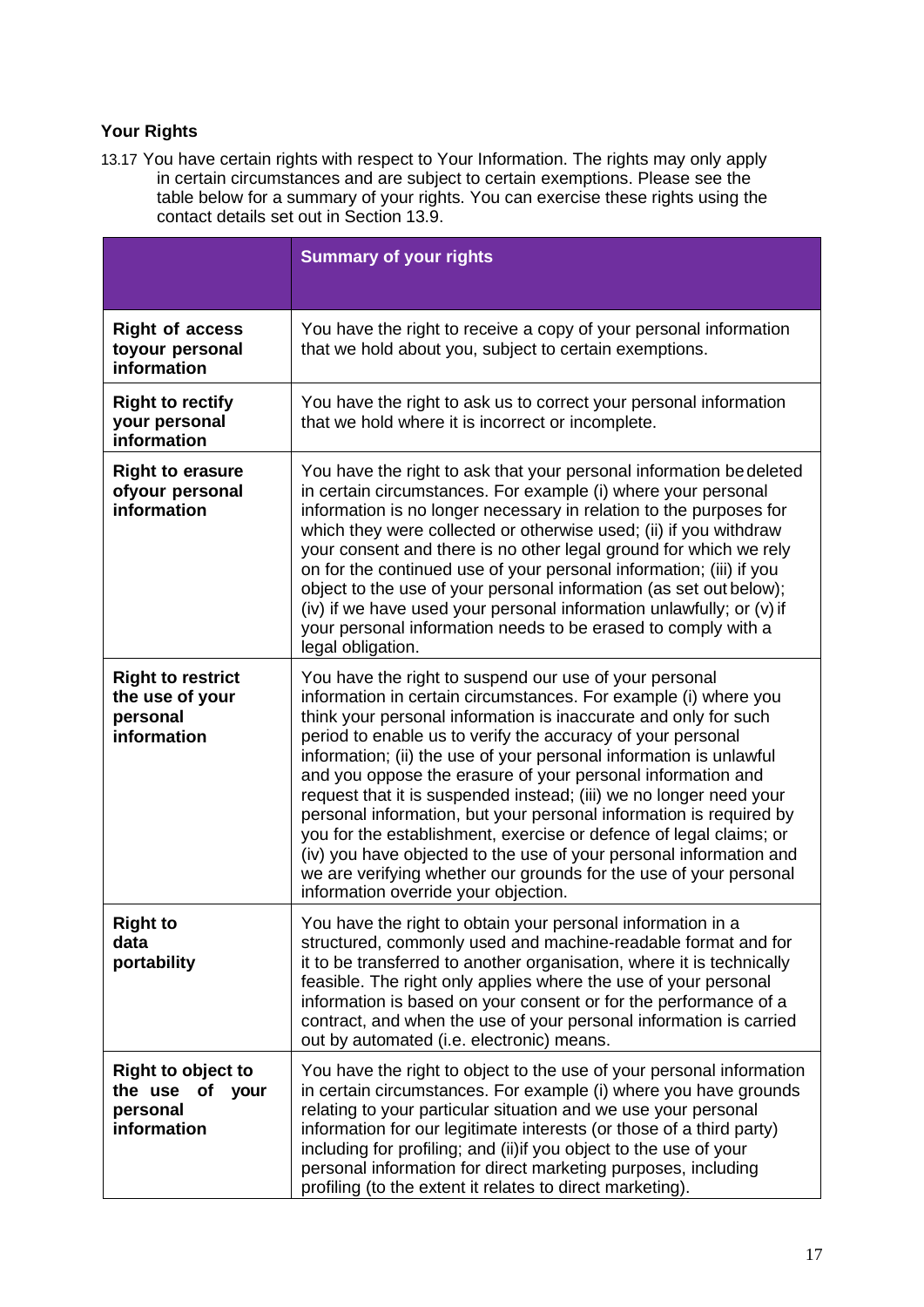| <b>Right to object to</b><br>decision which is<br>based solely on<br>automated<br>processing | You have the right in certain circumstances not to be subject to a<br>decision which is based solely on automated processing without<br>human intervention.                                                                                                  |
|----------------------------------------------------------------------------------------------|--------------------------------------------------------------------------------------------------------------------------------------------------------------------------------------------------------------------------------------------------------------|
| <b>Right to</b><br>withdraw<br>consent                                                       | You have the right to withdraw your consent at any time where we<br>rely on consent to use your personal information.                                                                                                                                        |
| <b>Right to complain</b><br>to the relevant<br>data protection<br>authority                  | You have the right to complain to the relevant data protection<br>authority, which is, in the case of Three, the Information<br>Commissioner's Office, where you think we have not used your<br>personal information in accordance with data protection law. |

#### **Notification of changes**

13.18 If we change this notice we will post the amended version on our website so you always know how we will collect, use and disclose your information. See Three.co.uk

### **14 Notices**

- 14.1 Our website, Three.co.uk, is a great source of information that you may find useful when using our Services - it is the most up to date source of information about Three and its Services. You may find it useful to refer to when using our Services.
- 14.2 If we need to send any notices under this agreement to you, we will do this by communicating them to you via phone, text message, electronic messaging, email, or mail, using your most recent contact details given to us (if any).

#### **15 Other terms**

- 15.1 This agreement is governed by English law unless you live in Scotland in which case, it will be governed by Scots Law. Each of us agrees to only bring legal actions about this agreement in a UK court.
- 15.2 If you, or we, delay, or do not take action to enforce our respective rights under this agreement, this does not stop you, or us, from taking action later.
- 15.3 If any of the terms in this agreement are not valid or legally enforceable, the other terms will not be affected. We may replace any item that is not legally effective with a similar term that is.
- 15.4 We may assign or transfer some or all of our rights and obligations under your agreement to a party who agrees to continue complying with our obligations under this agreement (so far as such obligations are relevant to the assigned or transferred rights), provided that your rights under the agreement or any guarantees given by us to you are not affected. No other person (other than our assignee(s), if any) may benefit from this agreement.
- 15.5 In exceptional circumstances, a government authority may order the reallocation or change of phone numbers, in which case we may have to change your Three phone number for Three Services.
- 15.6 You confirm that you have full contractual capacity to agree to the agreementand are able to pay the Charges.
- 15.7 Our registered company number is 03885486 (England and Wales) and our registered office is at 450 Longwater Avenue, Green Park, Reading, Berkshire RG2 6GF.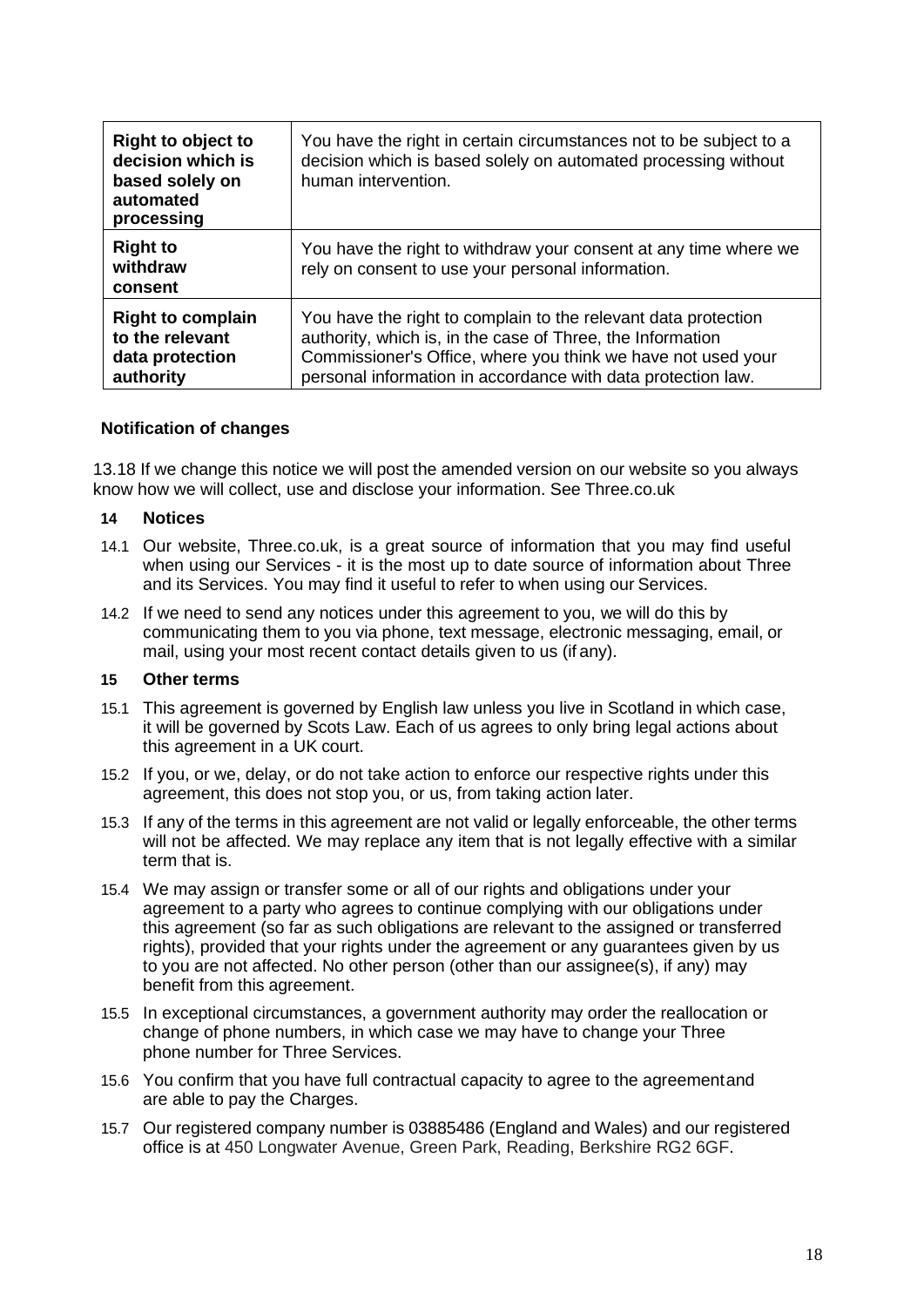# **Glossary.**

## **Specific words and phrases that need further explanation.**

**Accessory/Accessories:** any battery, battery charger, stylus, phone case, portable hands free, SIM or consumable item (items which are regularly replaced) or any other item authorised by us that may facilitate the use of your Device.

**Activate Your SIM:** means inserting your SIM into a Device while in the UK, and topping up with Pay As You Go Credit.

**Active Pay As You Go Credit:** means a Pay As You Go Credit for which the specified validity period or credit/allowance has not expired.

**Additional Services:** additional, optional or extra services which you choose to use which are not Services that are part of your Package or Out of Bundle Services (for example, they may include (but

they're not limited to) Add Ons, Premium Services, international services, services you use whilst roaming abroad, directory enquiry services, any other services listed in our Price Guide under the "special charges" or "other services" sections, calls to non-geographic numbers (such as calls to 084, 087), content or applications you may buy and/or any third party services).

**Add-on means:** a voucher or any other payment mechanism or receipt used to buy specific Three Services and which requires an Active Pay As You Go Credit on your account for use (as detailed in the Price Guide). This definition is for Pay As You Customers only.

**Age Restricted Services:** any Three Services which are for use only by customers 18 or over.

**Boxed Accessories:** all Accessories that you receive as part of the original packaging of your Device.

**Charges:** charges for access to, and use of, Three Services as set out in the Price Guide. These charges may cover (without limitation) fixed periodic charges, including your Monthly Charge (if any),usage charges (for example, charges for Out of Bundle Services or Additional Services), account administration fees, fees for Connection and re-Connection and any costs incurred in collecting outstanding payments from you.

**Communications Data:** information about the routing of services, calls and messages you make and receive, the date, time, duration and cost of these, and information about the identity of your Device and SIM.

**Connection:** the procedure by which we give you access to Three Services. 'Connect', 'Connecting', and 're-Connection' have corresponding meanings.

**Damage:** any accidental, sudden and unforeseen damage to the Device caused by external means which affects the operational functioning of the Device.

**Device:** the Device or phone that is authorised by us for Connection to the Three network which is used to access Three Services, excluding all Accessories.

**Disconnection:** the procedure by which we stop your access to Three Services. 'Disconnected 'and 'Disconnecting' have corresponding meanings.

**Dongle:** the USB Modem that is authorised by us for Connection to the Three network which is used to access Three Services, excluding all Accessories.

**Group** means CK Hutchison Holdings Limited.

Laptop: a laptop which is used in conjunction with a Dongle and/or Mobile Wi-Fi and/or SIM to access Three Services.

**Location Data:** data indicating the geographical location of your Device when using Three Services or when your Device is switched on.

**Messaging Services:** any email, fax and voicemail Services, text (SMS) and multimedia messaging Services (MMS), personal information management and other message or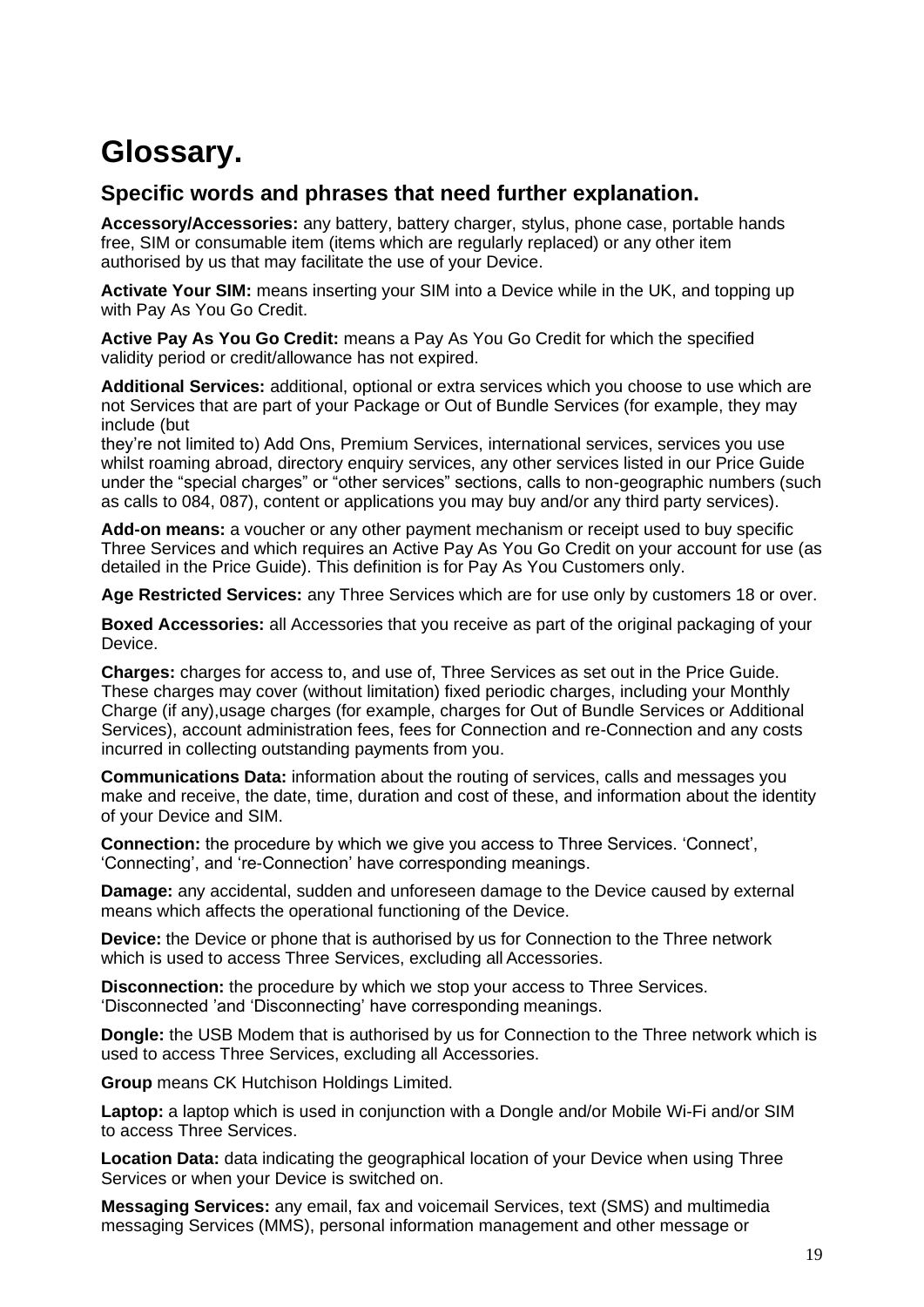communication facilities which let you communicate with others.

**Mobile Wi-Fi:** the wireless mobile device which is authorised by us for connection to the Three Network and is used to access Three Services.

**Out of Bundle Services:** any standard Services (i.e. calls and texts to standard UK mobiles and UK landlines (to avoid any doubt, calls to standard UK landlines do not include calls to non-geographic numbers, such as 084 and 087) and/or UK data) you use when you exceed any inclusive allowances which may be included in your Package (if any) or, if you do not have any inclusive allowances with your Package, any standard Services you may use.

Package: our current Packages available for you to select that are set out in the Price Guides as well as any other Packages we may introduce in the future. There may be more than one Package available for you to choose from and if so, you will be required to select one before you are Connected to Three.

Depending upon the Package you choose, you may receive an allowance (made up of units) which entitles you to a specified number of voice minutes, text messages and/or internet data details of these are set out in the Price Guide. The Packages we offer may be amended or withdrawn from time to time, and can be viewed at **[Three.co.uk](http://three.co.uk/)** or requested from Three Customer Services.

**Pay As You Go Customer:** a customer who pays for their access to and use of Three Services in advance via a Pay As You Go Credit.

**Pay As You Go Credit:** a payment mechanism or receipt used to top-up your account to gain access to Three Services.

**Premium Services:** any Three Services which are charged at premium rates. You can only access these Three Services - such as international calling and international roaming - with our approval.

**Price Guide:** the document that sets out the Packages available to you, our current Charges and related details. This document is divided into sections, each section aimed at providing a summary of all the Charges applicable to a particular type of Package or tariff. The Price Guide can be viewed at **[Three.co.uk/priceguide](http://three.co.uk/priceguide)**

**Returns Policy:** the returns policy as prescribed by Three from time to time, the current version of which is available on **[Three.co.uk/returns](http://three.co.uk/returns) SIM:** a card which contains your Three phone number and enables you to access Three Services.

**Storage Services:** any Three Services which offer you storage capacity on the Three network for storage of content which you access from Three Services.

**Suspension:** the procedure by which we temporarily Disconnect your access to the Three Services.'Suspend' has a corresponding meaning. **Tablet:** a tablet personal computer which is authorised for connection to the Three Network and is used to access Three Services.

**Terms for Three Services:** Terms and Conditions for using the Three network and its Services.

**Three Customer Services:** our service team who are available to help you with your queries. Device customers can call **333** (free) on a Three phone or **0333 300 3333** from any other line (standard call charges apply). Mobile Broadband customers can call **500** (free) on a Three phone or **0333 300 0500**from a landline (standard call charges apply). Alternatively you can email **[customer.services@3mail.com](mailto:customer.services@3mail.com)**

**Three Services (or Services):** the services offered by Three, including call services Messaging Services, Storage Services, Age Restricted Services and Premium Services, which we have agreed to provide for you.

**TrafficSense**TM**:** Tools and insight we use across the Three network for the intelligent management o fdata traffic. See **[Three.co.uk/trafficsense](http://three.co.uk/trafficsense)** for more information.

**UK Resident:** an individual who lives lawfully within the UK, Channel Islands and Isle of Man for at least40 weeks in any 52 week period.

**Wi-Fi Calling:** Wi-Fi Calling is a service supported by some devices that allows you to call and